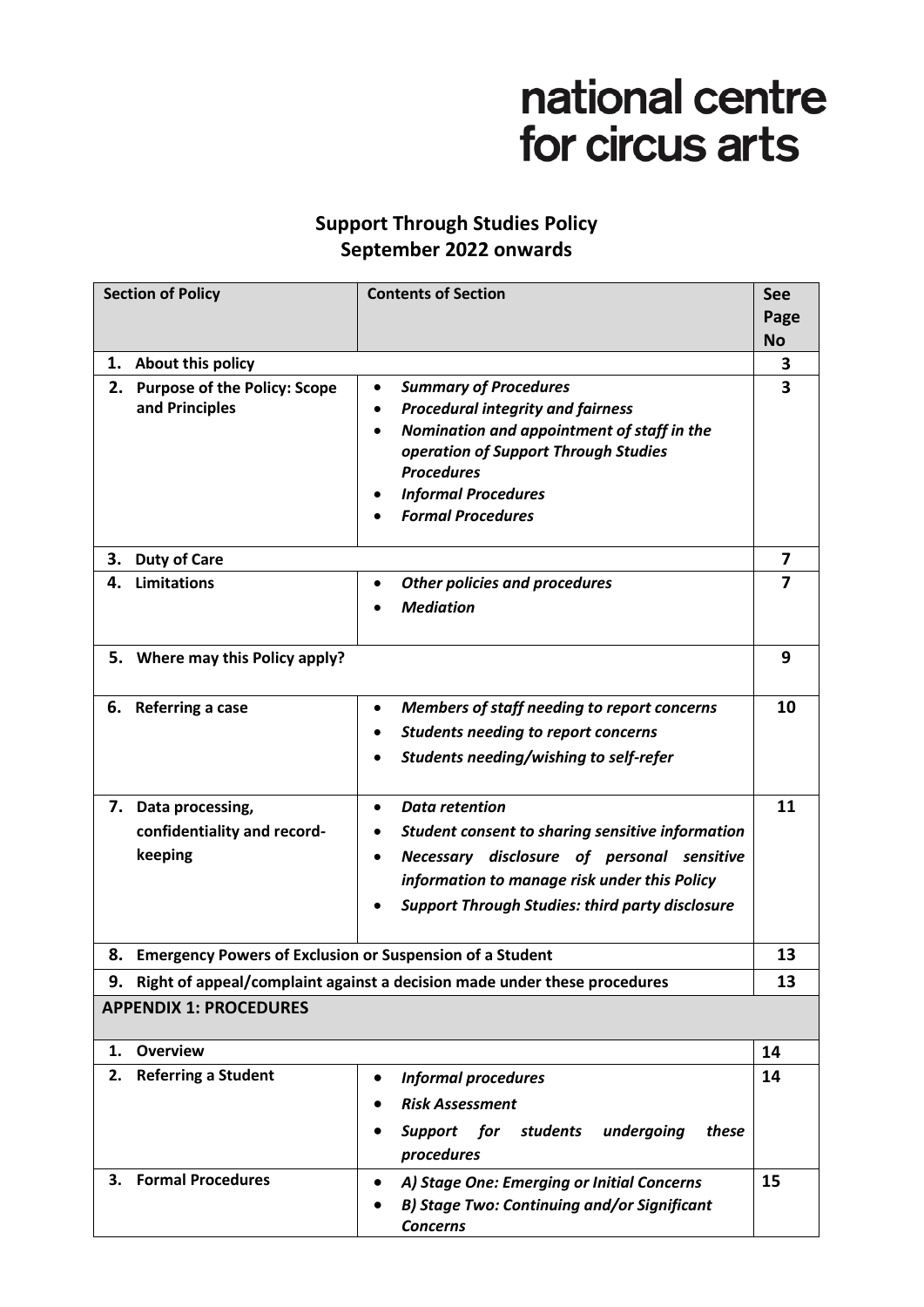| <b>Right of Appeal/Complaint</b><br>4.                                                                               | C) Stage Three: Highly Significant, Serious or<br>$\bullet$<br><b>Persistent Concerns (Case Conference)</b><br><b>Membership of the Case Conference Panel</b><br>Notification to the student, attendance and<br>representations<br><b>Outcomes of Case Conference</b><br>٠<br>Making an appeal against a decision of the Case<br>$\bullet$<br><b>Conference Panel</b><br><b>Appeal Procedure</b><br><b>Appeal Adjudicator's finding</b><br>Membership of the Support Through Studies<br><b>Appeal Panel</b><br><b>Support</b><br><b>Studies</b><br><b>Appeal</b><br>Panel<br>Through<br><b>Procedure: Documentary Review</b><br>Support<br><b>Through Studies</b><br><b>Appeal</b><br>Panel<br><b>Procedure: Full Hearing</b><br><b>Appeal Outcome Letter</b><br><b>Support</b><br><b>Through</b><br><b>Studies</b><br><b>Appeal</b><br>Panel<br><b>Outcomes:</b><br>a) Appeal Upheld<br>b) Appeal Upheld; case referred back to the<br>original Case Conference Panel<br>c) Appeal Not Upheld | 20 |  |  |
|----------------------------------------------------------------------------------------------------------------------|------------------------------------------------------------------------------------------------------------------------------------------------------------------------------------------------------------------------------------------------------------------------------------------------------------------------------------------------------------------------------------------------------------------------------------------------------------------------------------------------------------------------------------------------------------------------------------------------------------------------------------------------------------------------------------------------------------------------------------------------------------------------------------------------------------------------------------------------------------------------------------------------------------------------------------------------------------------------------------------------|----|--|--|
| <b>Office of the Independent Adjudicator</b><br>5.                                                                   |                                                                                                                                                                                                                                                                                                                                                                                                                                                                                                                                                                                                                                                                                                                                                                                                                                                                                                                                                                                                | 27 |  |  |
| <b>Other Appendices:</b>                                                                                             |                                                                                                                                                                                                                                                                                                                                                                                                                                                                                                                                                                                                                                                                                                                                                                                                                                                                                                                                                                                                |    |  |  |
| Appendix 2 - Cause for Concern form                                                                                  |                                                                                                                                                                                                                                                                                                                                                                                                                                                                                                                                                                                                                                                                                                                                                                                                                                                                                                                                                                                                |    |  |  |
| Appendix 3 - Support Through Studies Appeal Form                                                                     |                                                                                                                                                                                                                                                                                                                                                                                                                                                                                                                                                                                                                                                                                                                                                                                                                                                                                                                                                                                                |    |  |  |
| Appendix 4 - Support Through Studies Risk Assessment                                                                 |                                                                                                                                                                                                                                                                                                                                                                                                                                                                                                                                                                                                                                                                                                                                                                                                                                                                                                                                                                                                |    |  |  |
| <b>Appendix 5- Support Through Studies Template Action Plan</b>                                                      |                                                                                                                                                                                                                                                                                                                                                                                                                                                                                                                                                                                                                                                                                                                                                                                                                                                                                                                                                                                                |    |  |  |
| Appendix 6 - Support Through Studies Procedural Flowchart<br>Appendix 7 - Support Through Studies Learning Agreement |                                                                                                                                                                                                                                                                                                                                                                                                                                                                                                                                                                                                                                                                                                                                                                                                                                                                                                                                                                                                |    |  |  |

## **Equality Impact Assessment**

| Potential impact on groups with protected    | Positive / Neutral                              |
|----------------------------------------------|-------------------------------------------------|
| characteristics?                             |                                                 |
| (positive; neutral; negative)                |                                                 |
| Does the policy take account of the needs of | Yes. Flexibility is built in. Provision made to |
| different<br>with<br>people<br>protected     | accommodate hearing deferral requests,          |
| characteristics?                             | reasonable adjustments, required expertise      |
|                                              | and establish due protocol.                     |
|                                              | Inclusivity policies and protocols<br>may       |
|                                              | intersect with the application of this policy   |
|                                              | procedures to<br>provide<br>its<br>and          |
|                                              | additional/appropriate enhanced support.        |
| Age                                          | Yes                                             |
| <b>Disability</b><br>$\bullet$               | Yes                                             |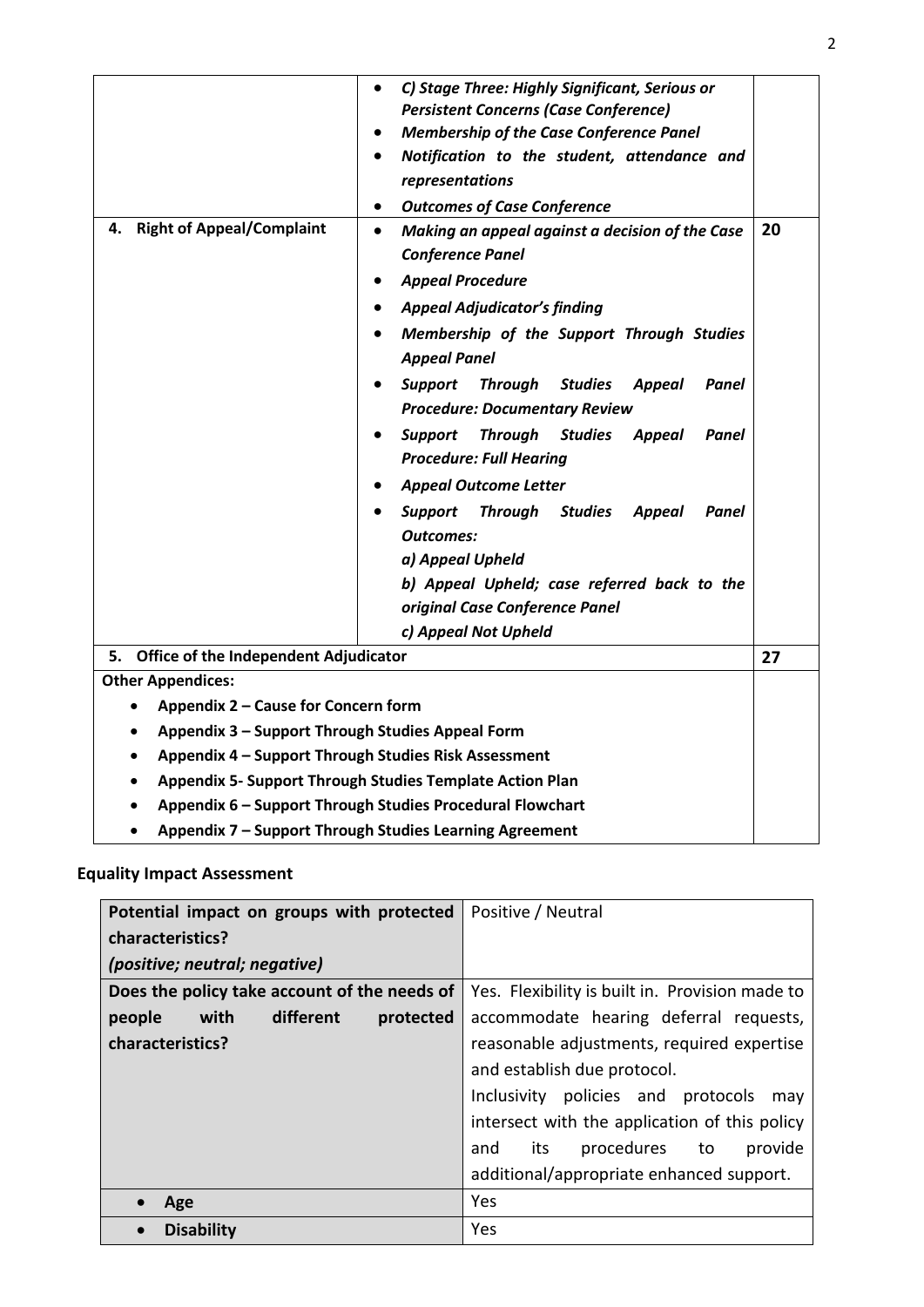| <b>Gender reassignment</b><br>$\bullet$               | Yes |
|-------------------------------------------------------|-----|
| <b>Pregnancy and Maternity</b><br>$\bullet$           | Yes |
| Race<br>$\bullet$                                     | Yes |
| Religion or belief (including no belief)<br>$\bullet$ | Yes |
| <b>Sex</b><br>$\bullet$                               | Yes |
| <b>Sexual orientation</b><br>$\bullet$                | Yes |
| <b>Equality Impact Assessment completed by:</b>       |     |
| Date policy approved by School Academic               |     |
| <b>Board:</b>                                         |     |
| Date Policy is due for next review:                   |     |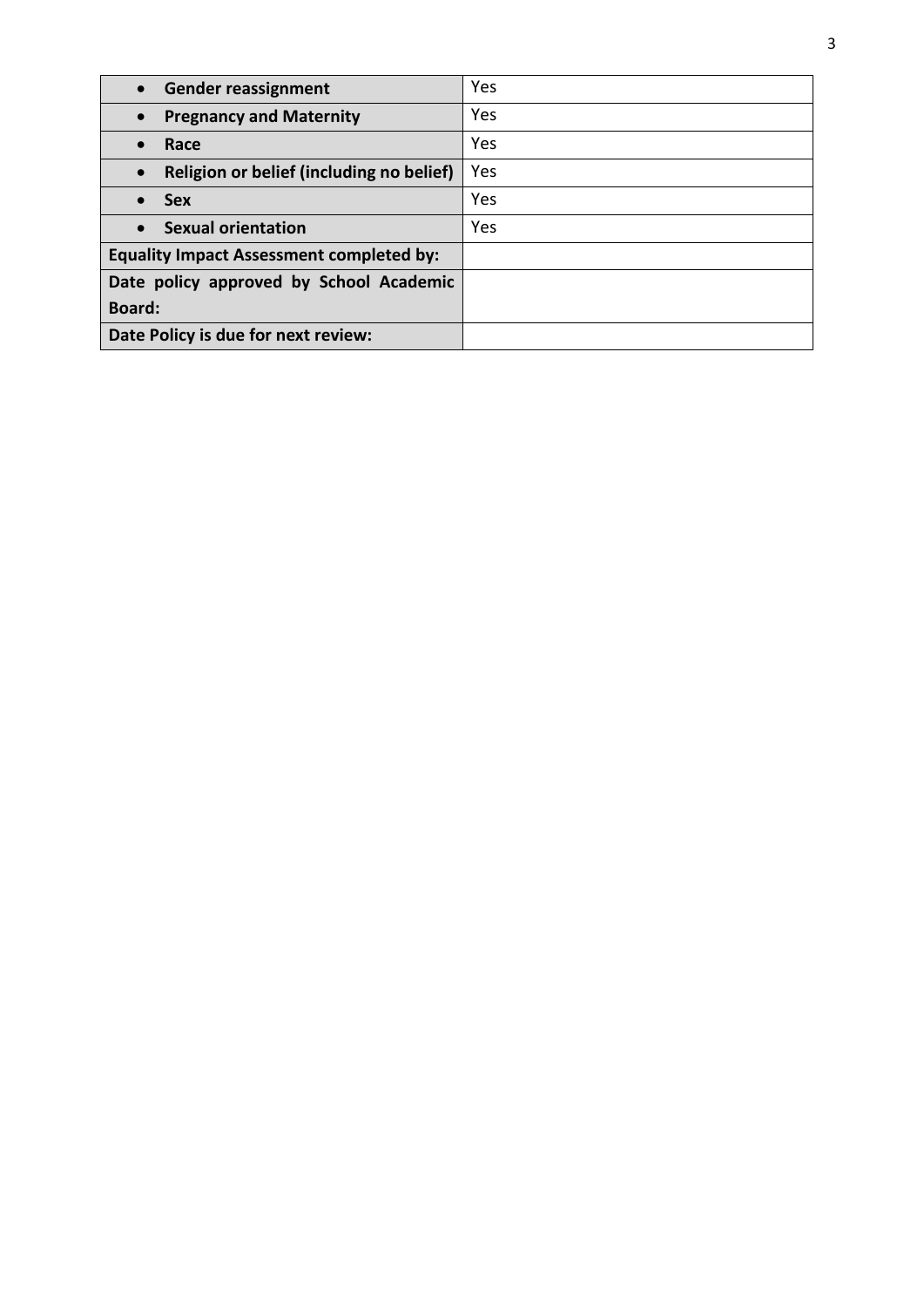# **NCCA Support Through Studies Policy**

#### **1. About this policy**

1.1 The NCCA Support Through Studies Policy refers to a student's ability to engage positively and fully with their course of study and to fulfil the expectations of the training and course. It is a NCCA policy designed to support the needs of students to provide them with the best opportunity to succeed on their course.

#### **2. Purpose of the Policy: Scope and Principles**

- 2.1 This policy applies to students studying on a course of Higher Education who are registered students of NCCA.
- 2.2 This policy is intended to provide supportive procedures which can be used by staff NCCA at when a student's health, well-being and/or behaviour is, or appears to be at risk of, having a detrimental impact upon their studies and/or ability to cope with student life, or where health, well-being and/or behaviour poses a wider risk to others, and/or has a detrimental impact on others. This policy may also be used for any student whose ability to engage with their studies and/or the support on offer at the School is compromised as a result of their health, well-being, circumstances or a disability.
- 2.3 The aim of this policy is to sustain the progress of such students in a supportive environment whilst ensuring the safety and well-being of other members of the School community. The policy provides and the framework within which the School can promote a positive, sensitive and co-ordinated approach to the management of this. The procedures which are underpinned by this policy are designed to achieve this, by being flexible, supportive and proportionate.

#### *Summary of Procedures*

- 2.4 There are two types of processes under Support Through Studies: **informal** processes and procedures, and **formal** Support Through Studies procedures. The formal Support Through Studies procedures have three stages. The procedures can be instigated by any member of staff who has a sufficient level of concern about a student's health, safety and well-being, by following the steps laid out in Stages 1, 2 or 3 as appropriate. This can include the following (or the equivalent): Personal Tutors, Course Directors, Course Leaders, Module Leaders and Professional services staff.
- 2.5 Concerns for the health or wellbeing of a student may also be raised by other students by approaching a member of staff. Students will not be expected to manage these situations themselves and should always raise concerns with a member of staff so that the matter can be referred as appropriate.
- 2.6 In order to best facilitate the level of support students may need, the formal procedures may be entered at any stage to allow the most flexibility, timeliness and appropriate intervention. However, where formal procedures are entered into, it is expected that the majority of cases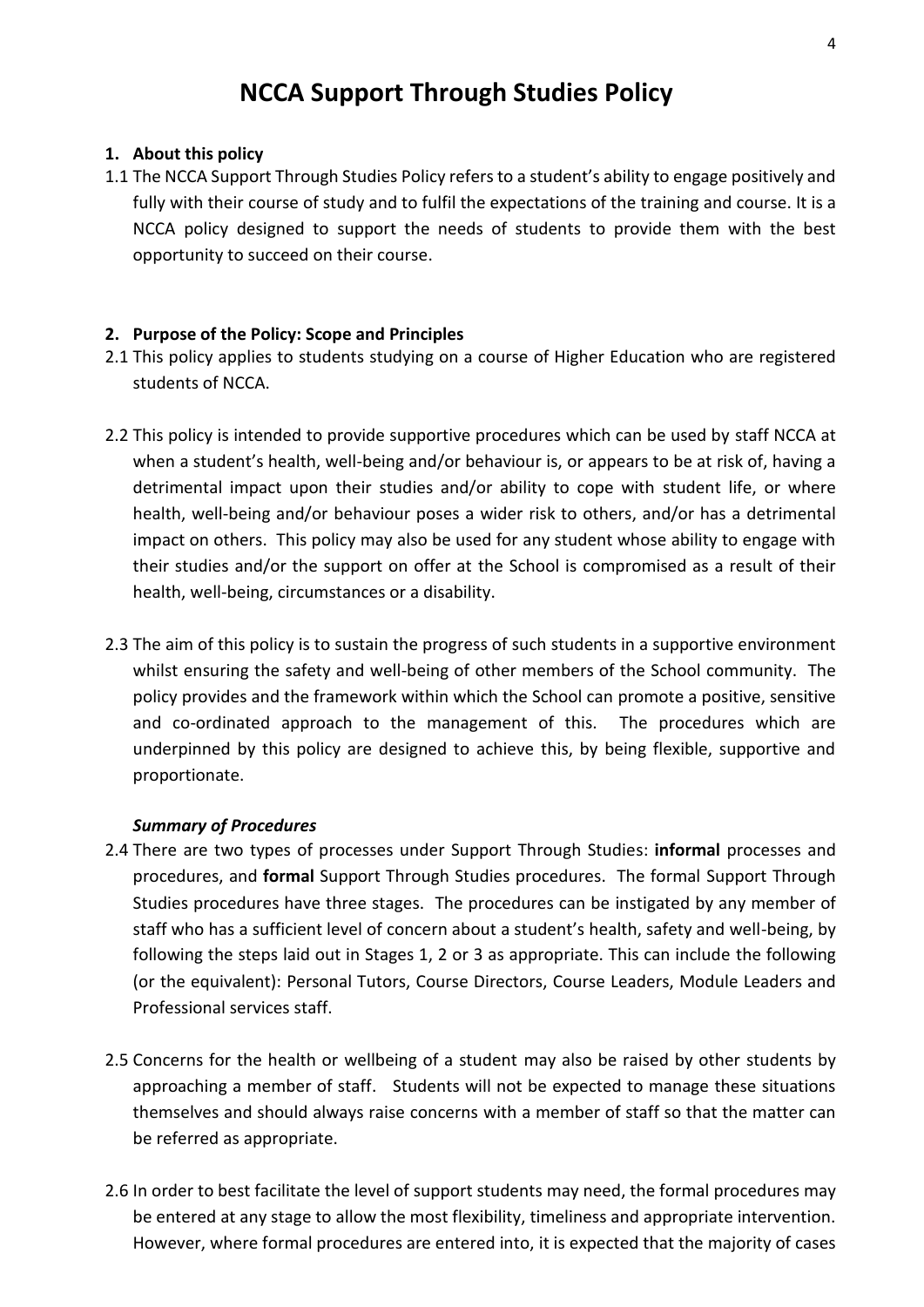will be entered and resolved at Stage 1 with no need for progression to either Stage 2 or Stage 3 of the procedure.

2.7 Initially, consideration will be given as to the opportunity for informal support under this Policy, which does not constitute any formal stage of the Support Through Studies procedures. Informal support will not necessarily be appropriate in all cases, if the level of concern about a student's wellbeing/support needs means that a formal stage of the Support Through Studies procedures should be initiated.

## *Procedural integrity and fairness*

- 2.8 Integrity and fairness are at the heart of all the School's procedures. NCCA has a number of close artistic and historical links with similar small specialist higher education providers of dance, drama and allied artistic disciplines. We recognise that there may be times where the involvement in our processes and procedures of one or more individuals who are fully independent of NCCA may be of substantial benefit to students, providing assurances against bias and prejudice, and giving independent oversight of our procedures and processes. This oversight also helps to ensure fairness and reasonableness.
- 2.9 Accordingly, to assist with fulfilling these principles of procedural fairness and integrity, the School has a mutual agreement in place with the following institutions:
	- Central School of Ballet
	- Rambert School of Ballet and Contemporary Dance

In operating any of the formal processes or procedures under this Policy, the School may therefore as necessary involve members of staff from one of the above providers to support those processes, avoid any potential conflicts of interest (e.g. where procedural independence may be compromised), and/or for procedural advice and guidance. This may mean that an officer of one of the above institutions may as necessary fulfil a procedural role (for example, chairing or being a member of a Support Through Studies Case Conference Panel), or be confidentially consulted with for an independent perspective. This includes procedures where normally the Policy indicates an individual will be a member of School staff. No proceedings under this Policy shall therefore be invalidated by virtue of the involvement of an individual who is not a member of NCCA staff, provided they have been formally appointed in accordance with this Policy (see, in particular, Nomination and appointment of staff in the operation of Support Through Studies Procedures).

2.10 Individuals who are not staff of NCCA will not normally be involved in informal Support Through Studies processes and procedures, although they may be in reasonable circumstances (for example, it may be appropriate to involve a guest lecturer in an informal conversation under Support Through Studies with a student to enhance the support for that student).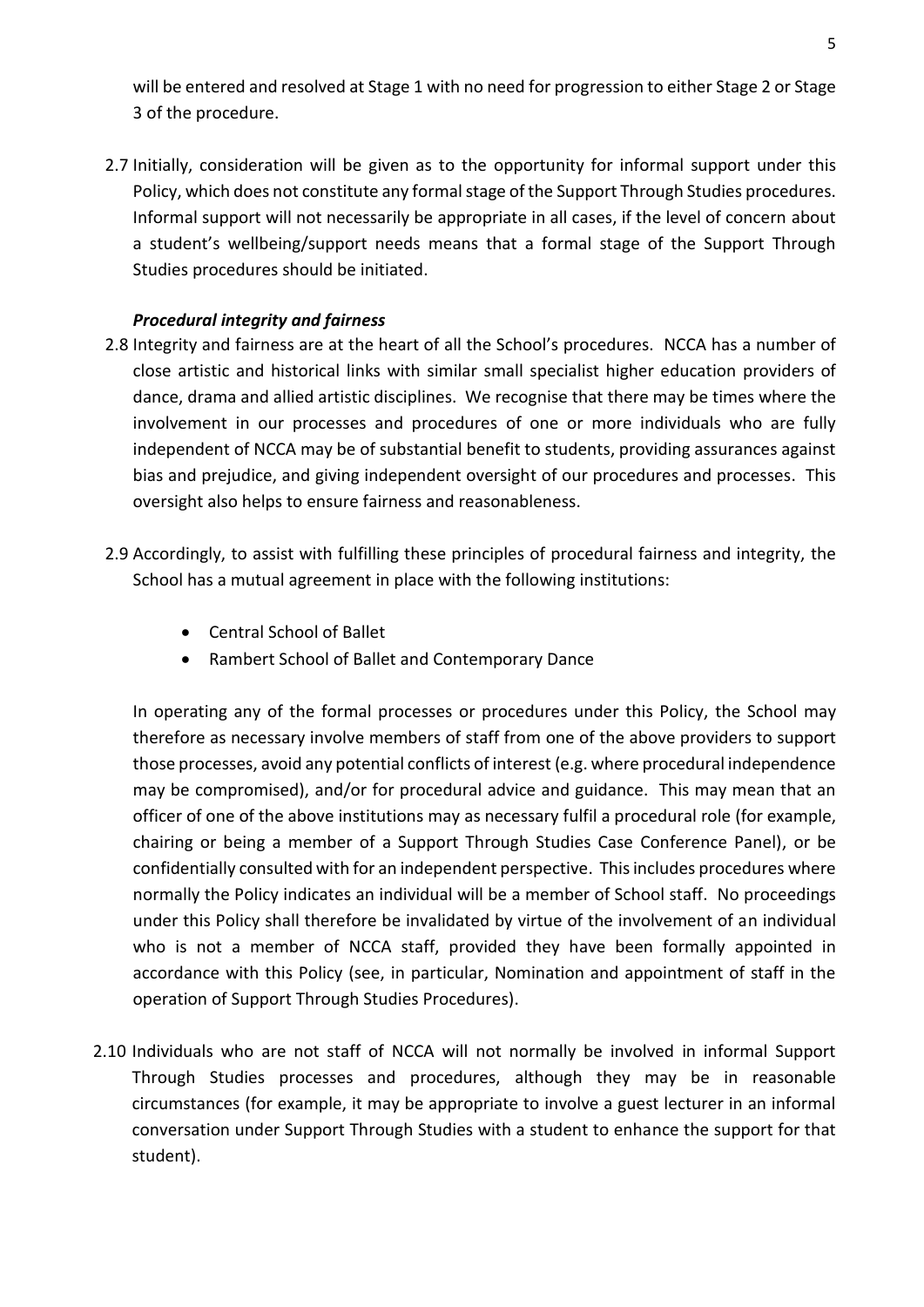2.11 Individuals who are not staff of NCCA will not hold overall responsibility for the application and operation of Support Through Studies formal procedures at any Stage (1, 2 or 3). The School will in all circumstances ensure that a member of School staff with appropriate expertise and authority holds this responsibility, and will be sufficiently involved to assure the procedures are properly followed and that action taken is fair, reasonable and proportionate, even where individuals external to the School are involved in the conduct of Support Through Studies processes. Such members of School staff may be professional services or learning and teaching staff.

## *Nomination and appointment of staff in the operation of Support Through Studies Procedures*

- 2.12 The involvement of NCCA staff in the operation of informal or formal Support Through Studies procedures is set out in Appendix 1 to this Policy 'Support Through Studies Procedures'. All NCCA staff operating the informal or formal procedures have delegated authority granted by the Chief Executive and Principal of NCCA to act appropriately and in accordance with the published procedures. Where there is a requirement for staff to be nominated, this is set out in Appendix 1.
- 2.13 The involvement of staff from any of the external institutions will be at the request of the NCCA Principal or their nominee, who will be a senior member of staff of NCCA with delegated authority to lead on the procedures under this Policy.
- 2.14 The School will also take into account and review any recommendations arising from the involvement in the Support Through Studies Procedures of one or more external members of staff from one of the institutions named above in this Policy (for example, recommendations for enhanced practice, or policy adjustments in the interests of students). The implementation of any recommendations is at the discretion of the School; where such recommendations are received, these will normally be reviewed and approved by the NCCA Academic Board. Recommendations that advise a change to existing Support Through Studies policy and/or procedures will always be referred to and reviewed by the School Academic Board, who will determine whether to approve such recommended changes.

## *Informal Procedures*

2.15 The informal Support Through Studies procedures do not have any 'stages' (unlike the formal procedures). Informal procedures under this Policy may be invoked by the School as appropriate in order to support a student. Please see Section 2 of Appendix 1 'Support Through Studies Procedures' for further information on the informal procedures.

## *Formal Procedures*

- 2.16 The three formal Support Through Studies Stages are as follows:
	- **Stage One: Emerging or Initial Concerns**
	- **Stage Two: Continuing and/or Significant Concerns**
	- **Stage Three: Highly Significant, Serious or Persistent Concerns (Case Conference)**

The procedures for Stages One, Two and Three can be found in Appendix 1 to this Policy.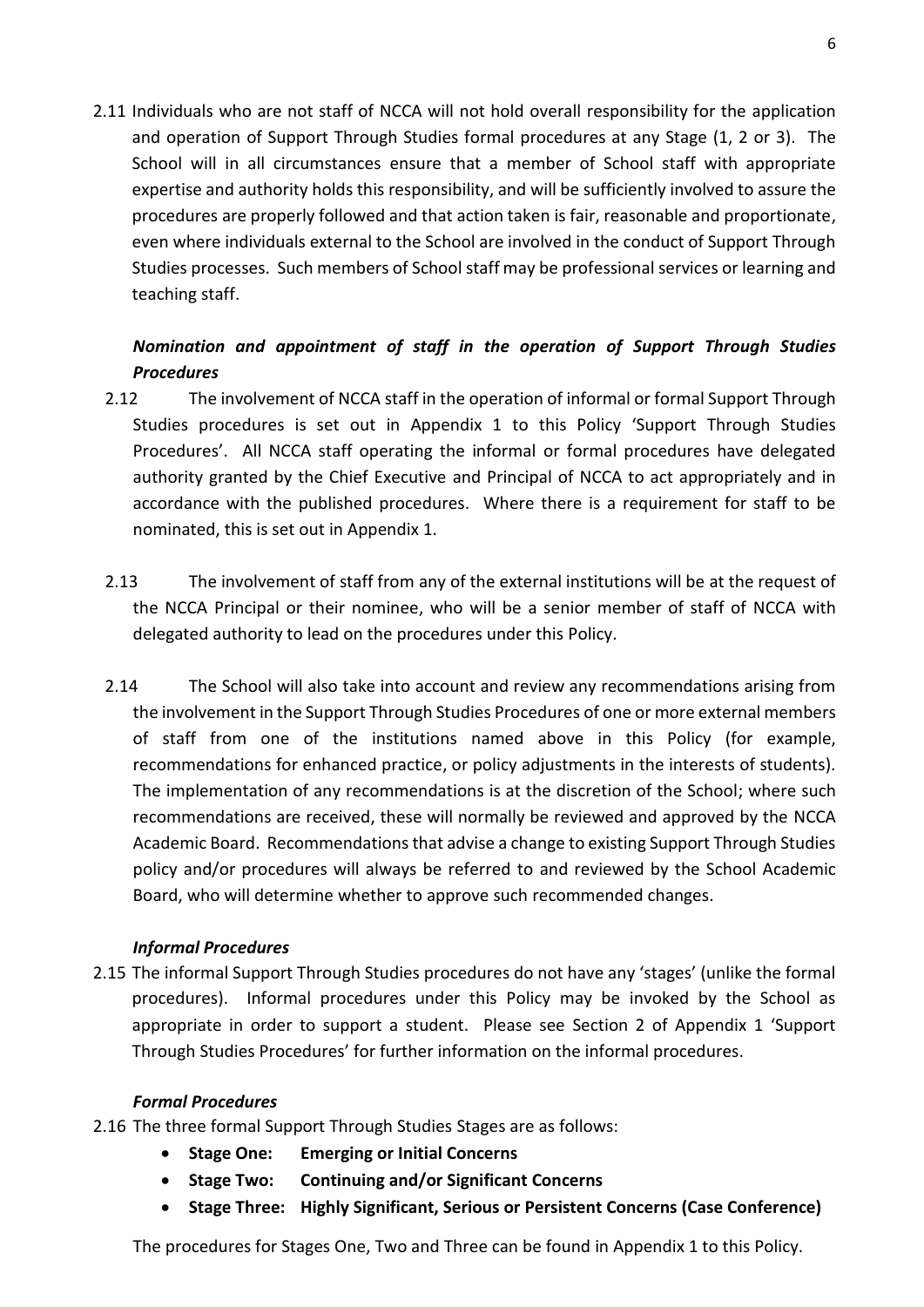- 2.17 It is possible that the use of any formal procedure may increase a student's stress levels, particularly if the role and purpose of the procedure is not understood. In order to minimise the risk of causing additional stress, these procedures should be used sensitively, ensuring that the focus on the student's best interests is explained to the student, and that all possible steps are taken to minimise additional concerns and anxieties experienced by the student.
- 2.18 Students should be involved in the management of their own health and wellbeing wherever possible. However, there may be occasions where a student is not able to, or does not engage with, these procedures. In these cases, the Support Through Studies process should still be applied and/or continue, to address concerns raised, advice being sought, and action being taken, as necessary and appropriate.
- 2.19 For any queries about the policy, contact a member of Student Support Staff.

## **3. Duty of Care**

3.1 NCCA has a duty of care to support students whose studies and/or ability to engage with their studies might be compromised by ill health or other circumstances. These procedures are intended as a supportive framework to afford students the best opportunity to complete their studies successfully and also to assist them to recognise when they might need additional support, or an interruption or break from study. Students are encouraged to actively engage with these procedures, which will often include taking appropriate steps to manage their own health and wellbeing in order to fulfil their academic potential. This policy will be implemented in accordance with the Equality Act (2010). Additionally, each School will endeavour to ensure that both male and female staff at an appropriate level of seniority can be involved in any process.

## **4. Limitations**

## *Other policies and procedures*

- 4.1 The Support Through Studies Policy should be distinguished from other School policies such as those listed below:
	- **Criminal Records Policy:** an assessment of criminal records information may result in a referral into Support Through Studies to ensure appropriate support for a student, but that assessment process is independent of this Policy and does not form any part of the procedures under this Policy
	- **Emergency Powers of Exclusion or Suspension of a Student:** when, in an emergency situation and with belief that there is good reason to do so, the School Principal (or their nominee) may suspend or exclude a student. This policy may be applied in conjunction with this Policy, but is distinct from them.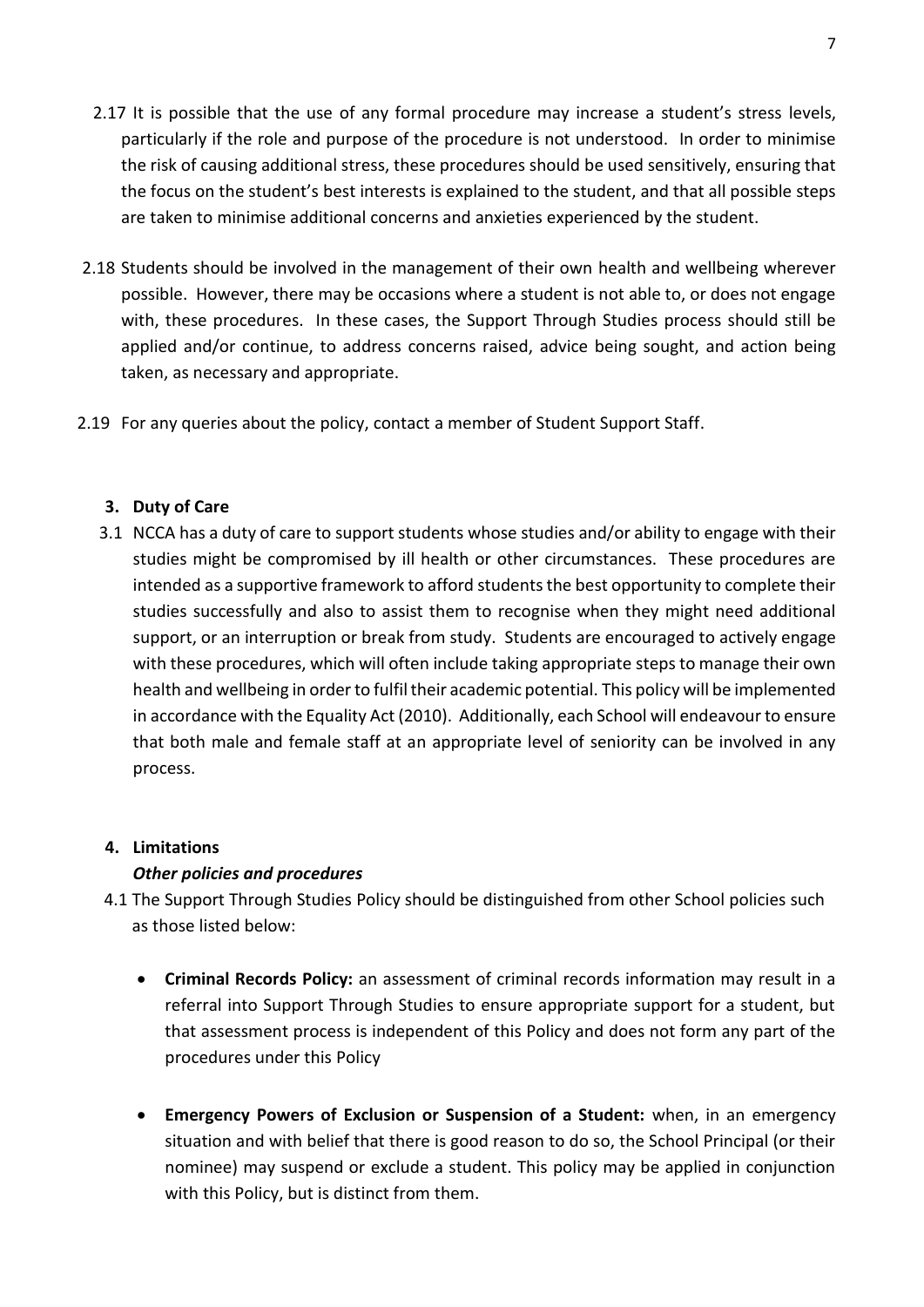- **Intermittence Policy:** when a student requests temporary interruption to their studies on the course owing to ill health or personal circumstances.
- **•** Mitigating/Extenuating Circumstances<sup>1</sup>: when a student is unable to participate in a specific assessment owing to ill health or personal circumstances. These are often referred to as 'concessions'.
- **Non-Academic Misconduct Policy:** when a student may have formal sanctions applied to them owing to conduct which falls within the definitions of misconduct in the policy, and/or a contravention of the published School Student Code of Conduct.
- **Policy on Sexual Misconduct, Harassment and Related Behaviours:** this policy underpins the School's procedures for handling cases of sexual misconduct, harassment and related offences.
	- o *Precautionary Measures Procedure***:** this procedure is part of the Policy on Sexual Misconduct, Harassment and Related Behaviours (Stage 2 of the Policy's procedures). It allows the Chief Executive of the School (or their nominee) to impose precautionary measures as deemed necessary to manage reported serious allegations of sexual misconduct or related offences (see the Policy on Sexual Misconduct, Harassment and Related Behaviours for a list of examples). It will be invoked where deemed necessary following such allegations, and therefore will not be applied in every case.
- **Safeguarding Policy:** each School has a safeguarding policy that relates to vulnerable students. This policy will be operated with due regard to each School's Safeguarding Policy.
- 4.2 However, the School reserves the right to initiate procedures under this Policy where appropriate, and/or procedures under any of the above policies where appropriate. Any procedures relating to the above policies may as necessary be held in abeyance whilst the procedures under this Policy are ongoing. Equally, the procedures under this Policy may be held in abeyance in the event that the School deems it necessary to instigate/invoke other procedures in the meantime. This policy and its procedures may run alongside other ongoing processes, or held in abeyance, whichever the School deems to be most appropriate and in the best interests of the student and the wider community of the School.
- 4.3 The procedures outlined in this policy are not intended as a punitive measure, and should not be used in lieu of the Non-Academic Misconduct policy. Any instance of alleged misconduct should first be reported to the Non-Academic Misconduct Preliminary Enquiry Officer, in accordance with the Non-Academic Misconduct policy<sup>2</sup>. However, staff may raise concerns

 $\overline{a}$ 

 $1$  As NCCA courses are validated by the University of Kent, the University's Concessions Procedure applies: [\(https://www.kent.ac.uk/teaching/qa/credit-framework/creditinfoannex9.html\)](https://www.kent.ac.uk/teaching/qa/credit-framework/creditinfoannex9.html);

<sup>&</sup>lt;sup>2</sup> See the Non-Academic Misconduct policy, which can be found at <mark>PAGE HYPERLINK</mark>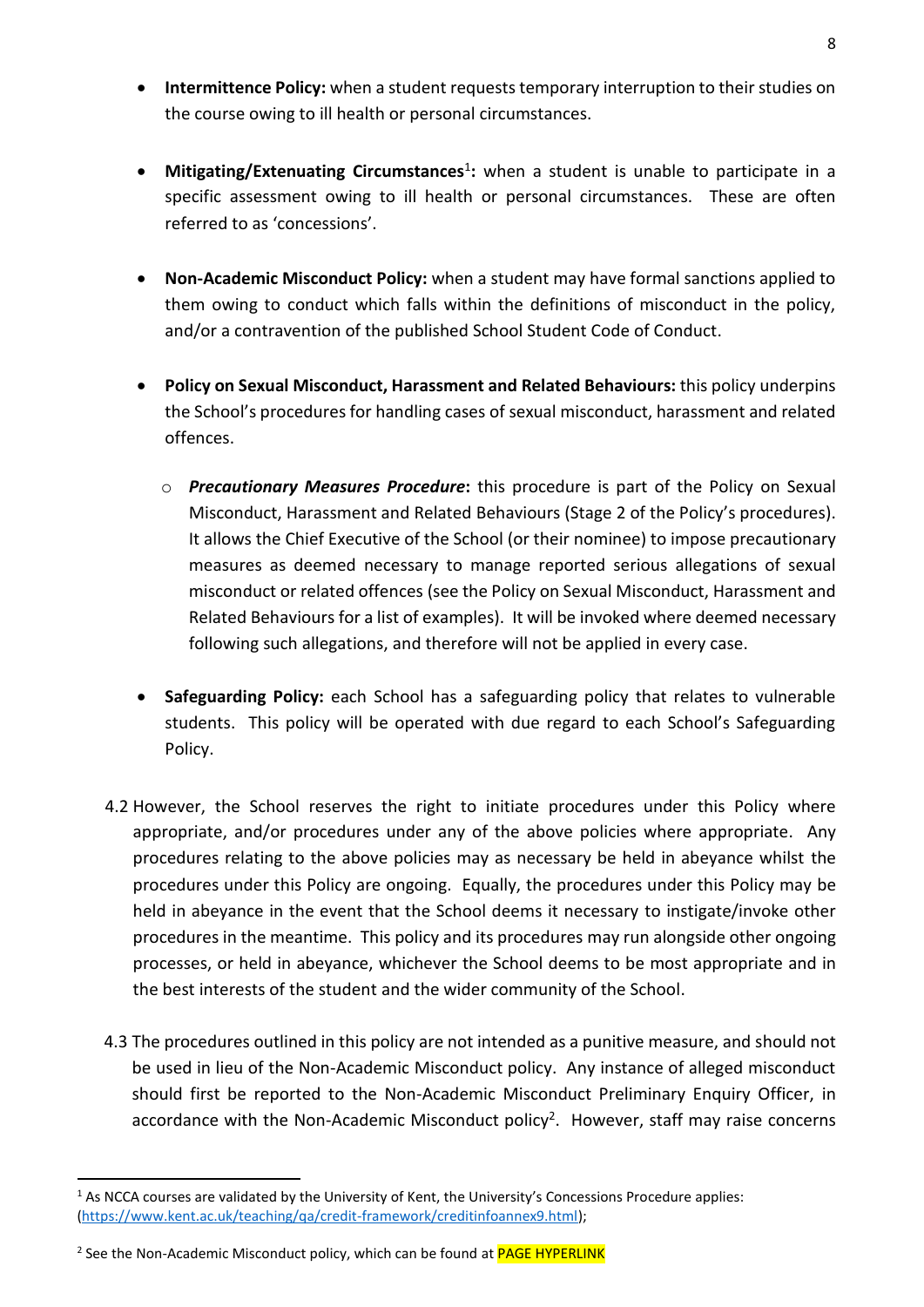under this Policy, to the Non-Academic Misconduct Preliminary Enquiry Officer<sup>3</sup>. In such instances, a Cause for Concern Form (**Appendix 2**) may be completed by the Preliminary Enquiry Officer, who may determine during any point of the Preliminary Enquiry (see Non-Academic Misconduct Policy) whether or not any stage of the Support Through Studies procedures should be invoked.

4.4 A student may be referred under these procedures as a result of an investigation into allegations, or a finding of non-academic misconduct, at various stages in the Non-Academic Misconduct Procedures. This Policy, and the Non-Academic Misconduct policy, are allied policies but serve different purposes. As appropriate, misconduct allegations may be ended or held in abeyance while procedures under this Policy are being followed.

## *Mediation*

 $\ddot{\phantom{a}}$ 

4.5 The School recognises that students who undergo Support Through Studies procedures will do so for a variety of reasons, and that working relationships may at times suffer some strain as a result. Where appropriate, the School may determine that mediation outside of this process is appropriate and feasible, and mediation to resolve differences can be entered into at any point during these procedures. Mediation cannot however be used to replace a formal Case Conference decision or Support Through Studies Appeal Panel decision.

## **5. Where may this Policy apply?**

- 5.1 The purpose of this policy is set out in Section 2. This Policy applies to NCCA students' course activities whether or not these are based on School premises or elsewhere (e.g. placements).
- 5.2 The School expects that students abide by the published Student Codes of Conduct and Behaviour, which lists the expected conduct and behaviours of students whilst undertaking their studies. In cases where there are concerns that a student is unable to meet these expectations and thus the requirements of the training, the Support through Studies policy may be instigated.
- 5.3 Each application of the Policy will be based on individual circumstances. The following list provides examples of situations when the Policy may be applied, but should not be considered exhaustive:
	- The student discloses difficulties relating to substance misuse, alcohol or drug problems or other personal circumstances and may need additional support;
	- A student has disclosed a disability, and reasonable adjustments and appropriate support are accordingly in place but the student continues to experience difficulties in meeting the requirements of the course;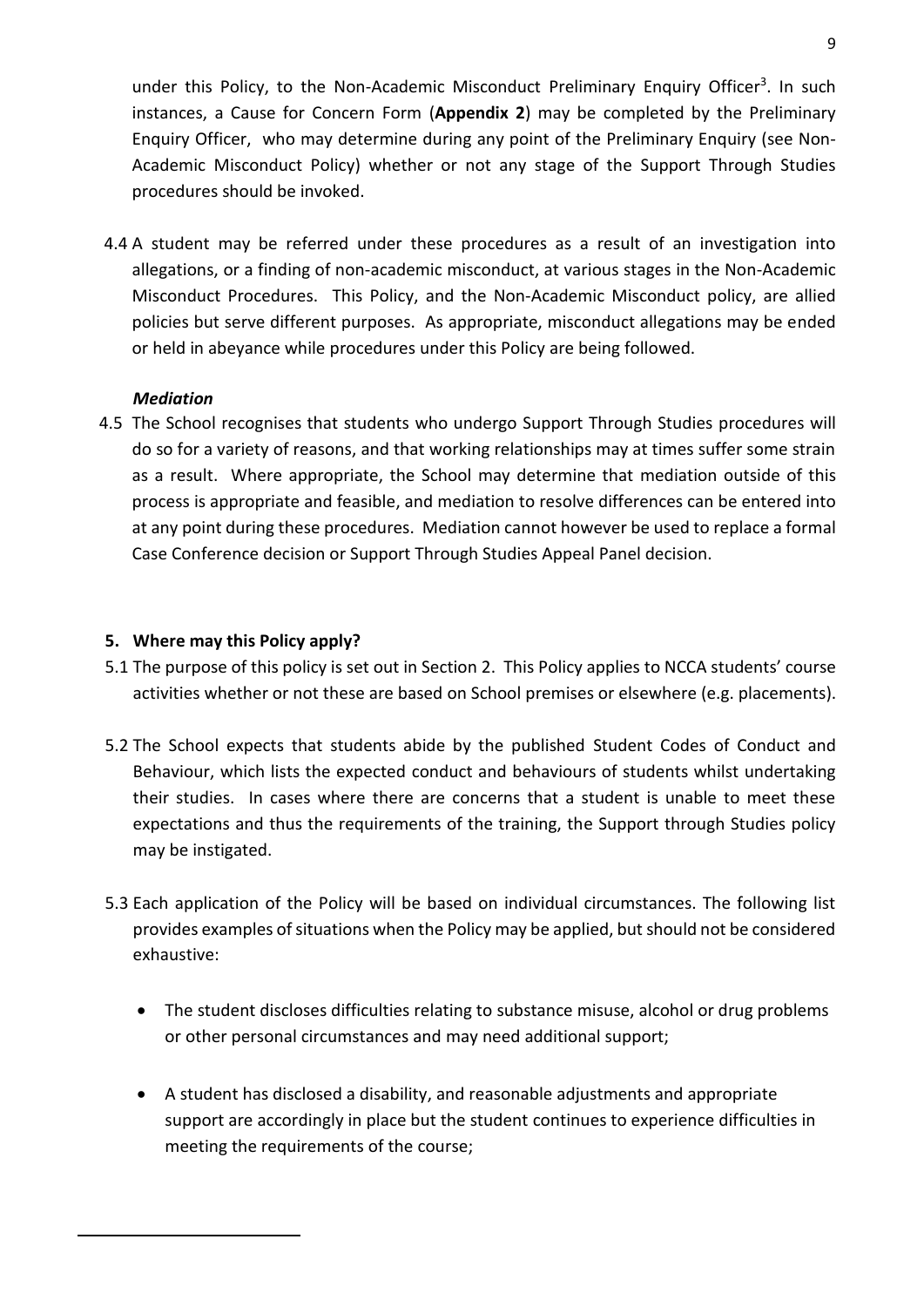- A third party such as another student, staff member, or healthcare professional reports concerns about a student's health or personal circumstances which are having a negative impact on their ability to engage with their studies;
- Multiple complaints are received about the student from other students and/or staff for which the underlying reasons indicate concerns which might most appropriately be addressed under this Policy;
- The student is in serious and continued breach of the attendance policy as a result of health/other circumstances preventing them from engaging properly with their studies;
- The student behaves in a way that would usually be considered a disciplinary matter but there is reason to believe this may be due to underlying cause(s) which should be considered under this Policy;
- The student continuously makes applications for mitigating circumstances or other adjustments stating health issues, or what is thought could be the result of an underlying physical or mental health problem, which give cause for concern and/or indicate they may need support under this Policy.

## **6. Referring a case**

## *Members of staff needing to report concerns*

6.1 Where a member of staff needs to report concerns regarding a student's ability to undertake or engage with their studies, or wishes to report such concerns on behalf of a student (see Section 6.3), they should notify a member of the School's Senior Management Team, who will then determine whether the case should be referred into Stage One, Two or Three of the procedure, and will designate the 'Lead Contact' for the case. This will normally be the student's course leader or equivalent, or a member of School staff with an equivalent level of seniority.

## *Students needing to report concerns*

6.2 If a student has concerns about a fellow student, they should alert their tutor/student support staff member, to discuss their concerns confidentially (though they may contact other staff members should they prefer). They will not be expected to manage the situation themselves or make a referral under these procedures. Where a student raises concerns about a fellow student, care should also be taken to direct the concerned party to the various avenues of support in the School. The staff member who has received the concerns will refer the matter on in accordance with Section 6.1 in order to initiate the relevant stage of these procedures.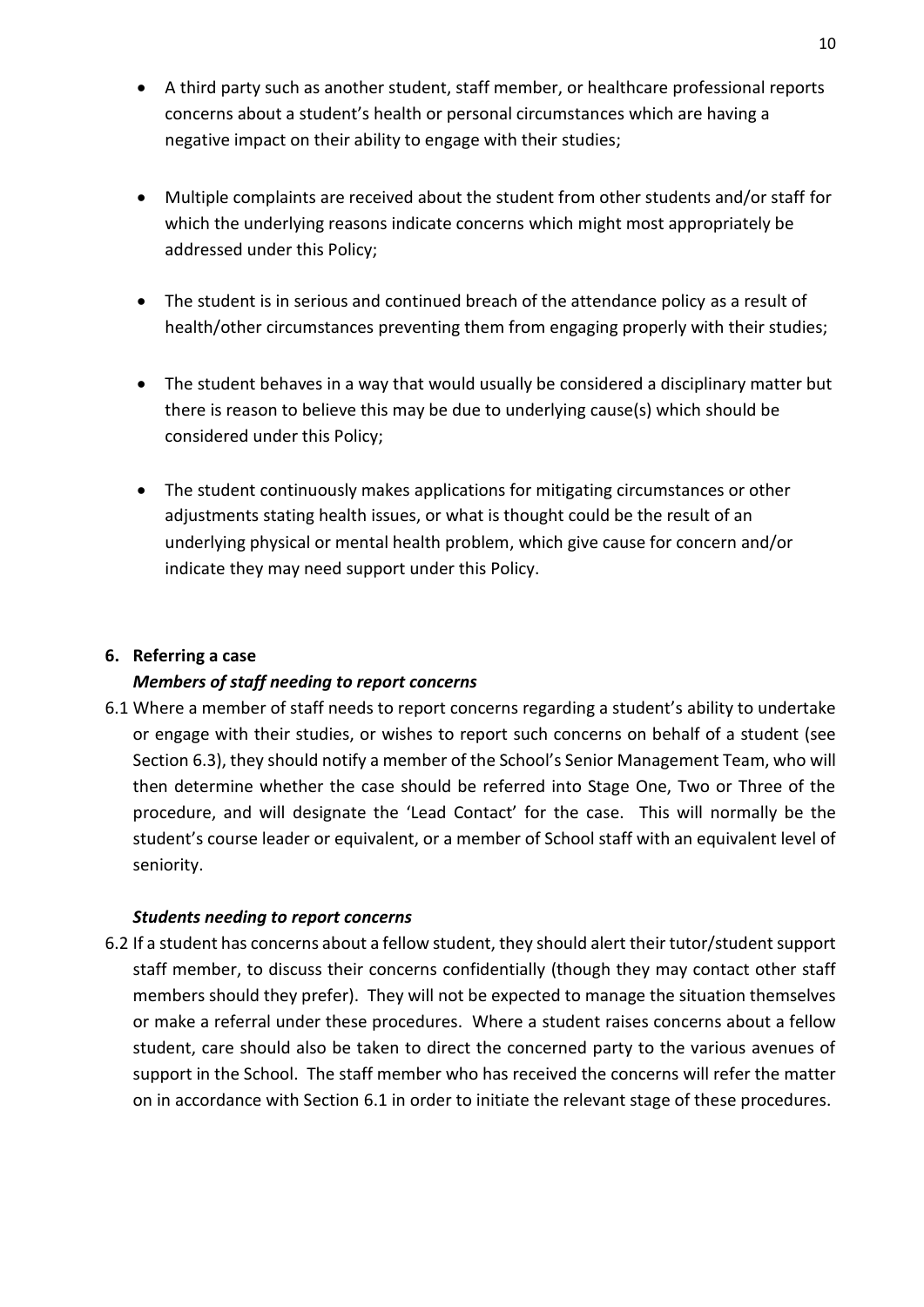6.3 Where the staff member is of the view that there is no such concern which may impact on the student's fitness to study or may present a risk of harm to themselves and/or others, a referral should still be made; however the staff member may report this view to the Senior Manager at the time of making the referral so it may be taken into account.

#### *Students needing/wishing to self-refer*

6.4 Where a student has concerns about their own wellness or fitness to be in study or training, they may request additional structured support under these procedures by notifying a member of staff, who will instigate these procedures in accordance with Section 6.1.

#### **7. Data processing, confidentiality, and record-keeping**

- 7.1 This policy will be managed in accordance with NCCA's obligations under the General Data Protection Regulations (May 2018) and the Equality Act 2010, and will be applied in accordance with our obligations for data protection and student confidentiality.
- 7.2 To ensure appropriate levels of confidentiality, advice on whether to invoke these procedures at any stage should initially be sought without disclosing details of the student concerned, i.e. on an anonymous basis, where this is practicable. Advice may be sought from School Student Support staff.
- 7.3 The School will seek to do all within its power to limit the disclosure of information involving any case where a student is referred under these procedures, as is consistent with the General Data Protection Regulations (2018) and the Data Protection Act (1998). It is essential, however, that relevant parties are kept informed as and when necessary and are notified accordingly of any directives or sanctions arising from proceedings under this Policy, therefore the scope of disclosure will by necessity vary from case to case. This notwithstanding, information must be restricted to a 'need to know' basis to those persons who in operating these procedures the School deems necessary to be informed (which may include staff from across the School and/or external individuals from other small specialist arts institutions, and/or with specialist expertise, and/or who are directly involved in the facilitation of support for the student, will be notified of any directives or proceedings arising or resulting from these procedures.

#### *Data retention*

7.4 In accordance with the School's duties under the General Data Protection Regulations (2018) and the Data Protection Act (2018) and in keeping with OIA recommendations, records will be retained for a minimum of 15 months and for no longer than is reasonably necessary (i.e. no longer than 6 years after the final action on the student's case, at which point the individual student file will be destroyed). Some deviation from this schedule can be expected for cases which, in the judgement of the School, are unique or complex and therefore require shorter or longer record retention periods.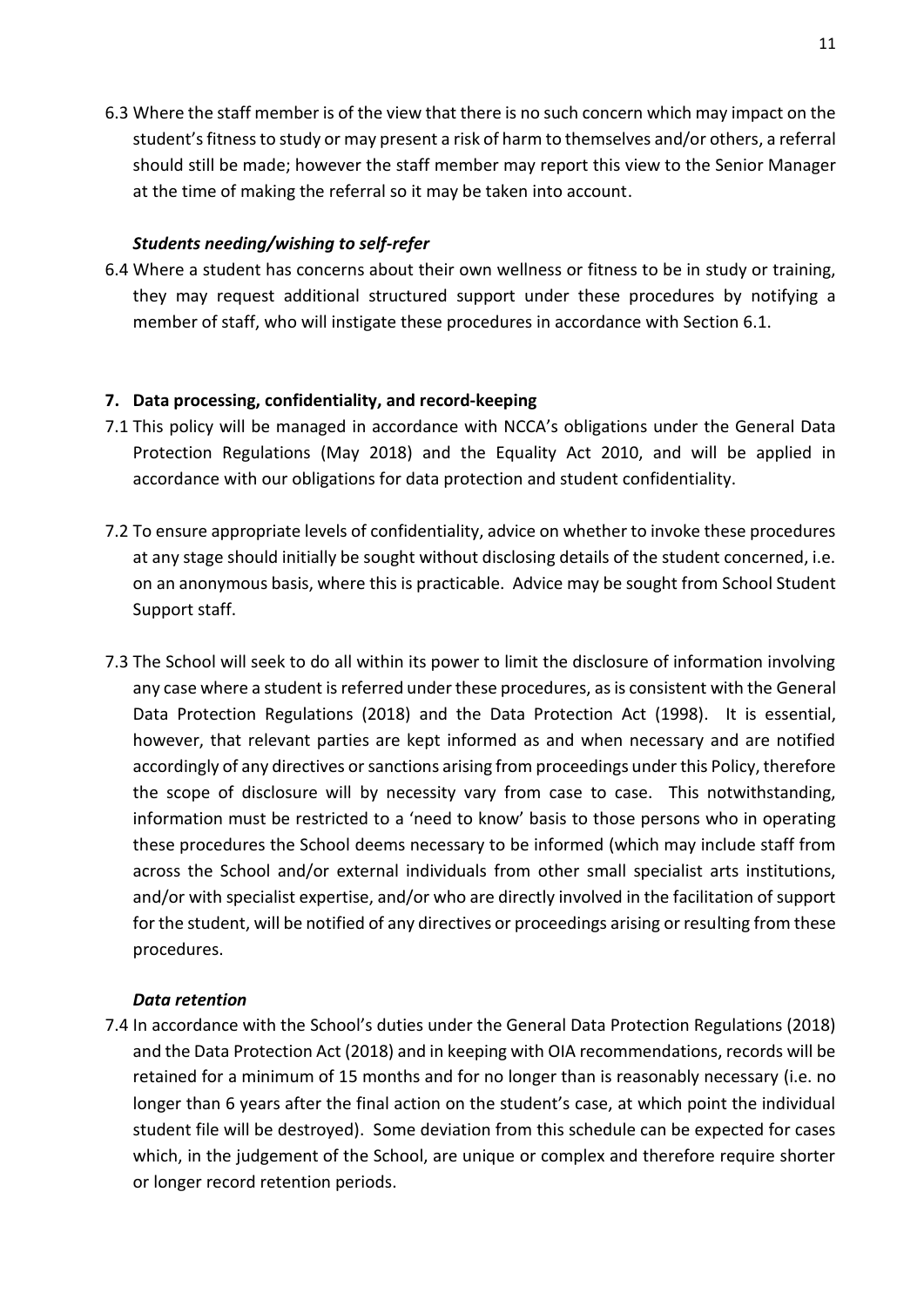7.5 Notwithstanding the above normal retention schedule, the Case Conference Panel (see Stage 3 of the procedures) will have the discretion to indicate a specific point in the future, and the conditions under which, any records pertaining to action taken under this Policy regarding a student may be removed from the student's file.

#### *Student consent to sharing sensitive information*

- 7.6 Where a student discloses sensitive information (eg a mental health illness or disability) and does not wish to share this information with anyone else within the School, it is important that the staff member receiving the disclosure makes the student aware that the capacity to provide support may be restricted or limited by this non-disclosure.
- 7.7 Acting within the Law, the School will seek the student's informed consent before disclosing sensitive information and consider the student's best interests before disclosing information to a third party. The exception to this is where the disclosure of confidential information by a student leads a staff member to have reasonable belief that the student may be at serious risk to themselves and/or others, in the interests of safeguarding, or where there is a legal obligation to disclose this information (e.g. in the prevention of crime) as this may justify and necessitate the disclosure of this information (see Section 7.5).
- 7.8 However, a student may decide that they do consent to this information being shared with individuals who are external to the School for the purposes of formal procedures. Where staff external to the School become or are involved in procedures, this sensitive information will not be shared with them without the consent of the student unless there is a lawful, reasonable and justifiable reason.

## *Necessary disclosure of personal sensitive information to manage risk under this Policy*

7.9 Where the disclosure of confidential information by a student leads a staff member to have reasonable belief that the student may be at serious risk to themselves and/or others, this may justify and necessitate within the Law the disclosure of this information. The student's consent should still be sought if practicable, and any reasons given for refusal given fair consideration. If a student's refusal to consent to disclosure leaves them and/or others exposed to a risk so serious that it outweighs the student's interest in maintaining confidentiality, or if it is not practicable or safe to seek the student's consent, the staff member concerned should disclose the information to an appropriate senior member of School staff, who will review whether it is necessary to contact the student's 'Emergency Contact' given at the point of registration. If practicable and safe, the student should be notified prior to disclosing the information, even where the staff member intends to disclose without the student's consent.

#### *Support Through Studies: third party disclosure*

7.10 The School will normally seek the student's consent to provide information to third parties involved in any aspect of their education (including with placement providers or external course-related activities), unless there is a need to make a necessary disclosure (see Section 8.6). Where a student does not give consent, this may mean that reasonable adjustments or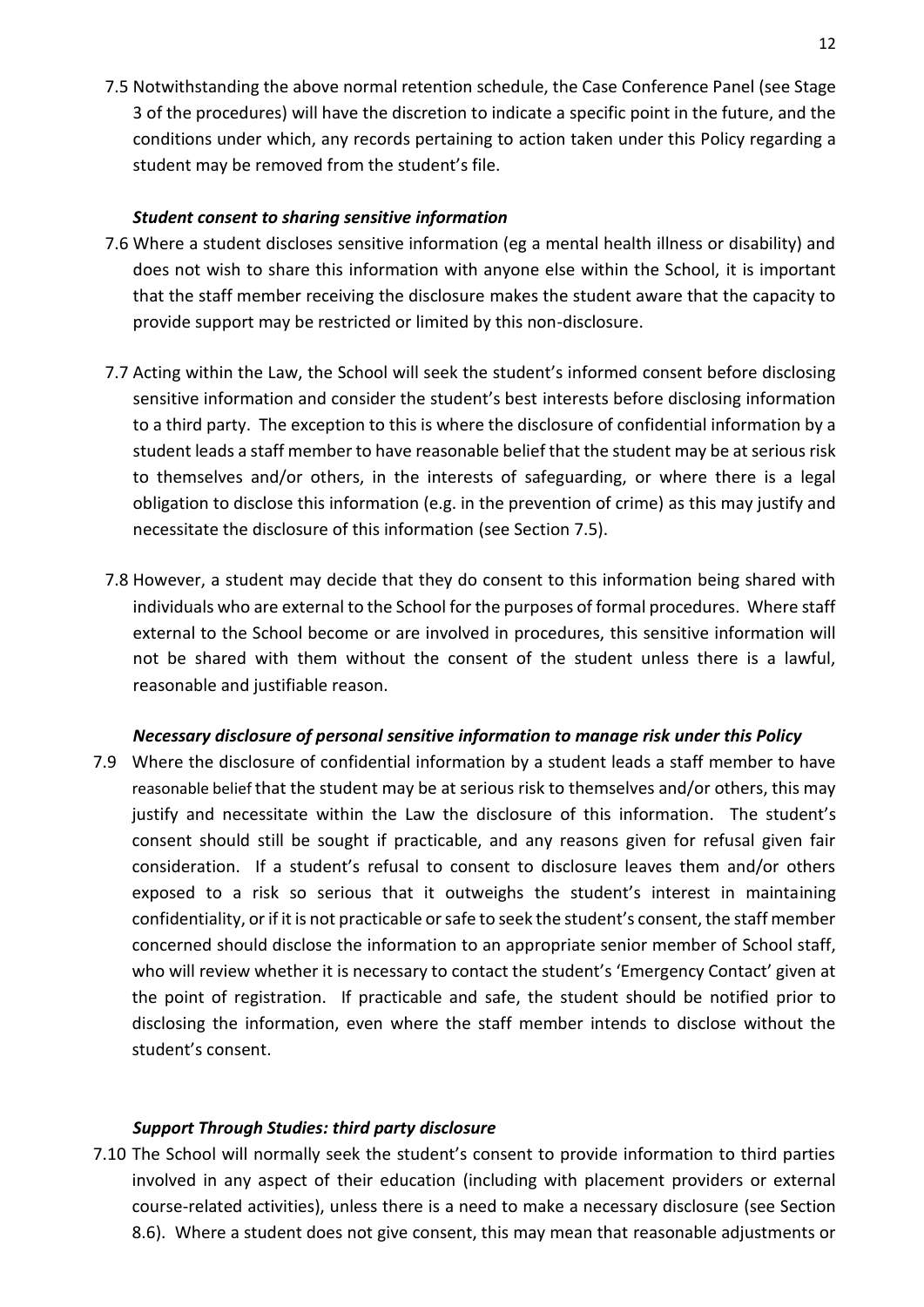alternative arrangements arising from any needs cannot be put in place. If it is not possible for alternative arrangements to be made, the student's placement/activity may be withdrawn, and deferral<sup>4</sup>, adjusted assessment points or other adjustments considered.

7.11 Where a student's studies are interrupted, intermitted, or in the case of any necessary deferral of assessment or other adjustment affecting assessment being brought under this procedure, the School may, as necessary and in accordance with the validating university's academic regulations, be required to report this to the validating university.

## **8. Emergency Powers of Exclusion or Suspension of a Student**

- 8.1 In exceptional circumstances, the Emergency Powers of Exclusion or Suspension of a Student may be involved under these procedures. The policy can be found on the School website at ADD LINK
- **9. Right of appeal/complaint against a decision made under these procedures**
- 9.1 Following a decision by the Case Conference Panel taken under Stage Three (Case Conference) of these procedures, the student has the right of appeal against that decision. Full details can be found in section 3 of Appendix 1: Procedures - 'Right of Appeal/Complaint'.
- 9.2 Where a student wishes to make a complaint about any other aspect of the Support Through Studies procedures, the **Student Complaints Procedure** should be used.

 $\ddot{\phantom{a}}$ 

<sup>&</sup>lt;sup>4</sup> Deferrals of assessment can only be granted by the Board of Examiners. Where deferral of assessment is considered, the School must contact the relevant Board of Examiners to make this request on behalf of the student before it may be authorised.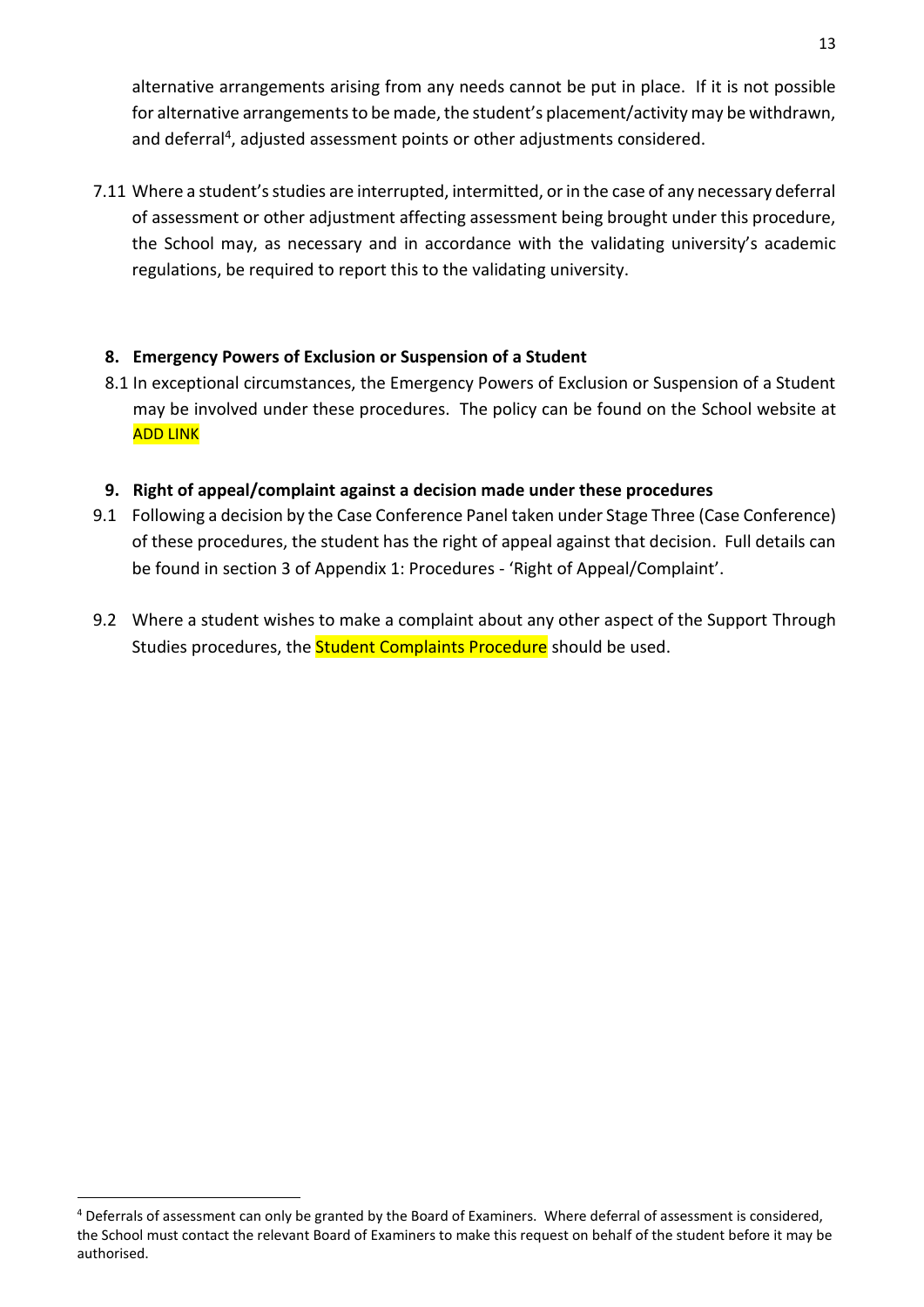## **APPENDIX 1 Support Through Studies Procedures**

## **1. Overview**

#### **Support Through Studies procedures**

- 1.1 NCCA has both informal and formal Support Through Studies procedures. Consideration will always be given as to whether or not it is necessary to invoke formal procedures, and where appropriate, informal support under Support Through Studies will be given and may not necessitate entering into any of the formal stages of these procedures. However, the decision to refer a student into any stage of the formal Support Through Studies Procedures is made in the best interests of the student and to help the School ensure that the most appropriate level of support is in place.
- 1.2 The formal procedures have three stages. Any stage of the process may be entered at any time, as deemed appropriate to the circumstances, following a risk assessment where necessary. In exceptional cases of risk or where there are highly significant and/or serious concerns, the process may be started directly at Stage Three. The procedure is designed to be as flexible as possible to meet the needs of each case, therefore similarly a case that has reached Stage 3 may be referred as appropriate down to Stage 2 or Stage 1. At all stages, a note of the agreement will be recorded which sets out agreed actions and expectations.
- 1.3 NCCA is committed using this policy and its procedures to assist all students to achieve their aims and successfully complete their courses, and will make all reasonable efforts and reasonable adjustments to do so. However, we recognise that there may be cases where it becomes clear that the student may not be in a position to retrieve their studies, or to successfully complete the course, notwithstanding support. Where a student's studies are withdrawn under the Support Through Studies procedures, this does not affect any academic credit already held by the student that has been ratified by the Board of Examiners.

## **2. Referring a student**

## *Informal procedures*

- 2.1 The informal Support Through Studies procedures do not have any 'stages' (unlike the formal procedures). Informal procedures under this Policy may be invoked by the School as appropriate in order to support a student. Informal procedures may, for example, simply constitute an informal meeting with one or more staff. They may as necessary involve an Action Plan to ensure that information and actions are clear and agreed by all parties.
- 2.2 If concerns which may indicate a need for a student to be supported under this Policy (see Section 5 of the policy for examples) have been identified by, or raised with, a member of staff, then that member of staff should talk to their line manager or their course leader (or equivalent in the School) to highlight these concerns. The staff member will then be supported in determining if there should be an attempt at informal Support Through Studies or if the level of concern means that the formal Support Through Studies procedures should be initiated (see below).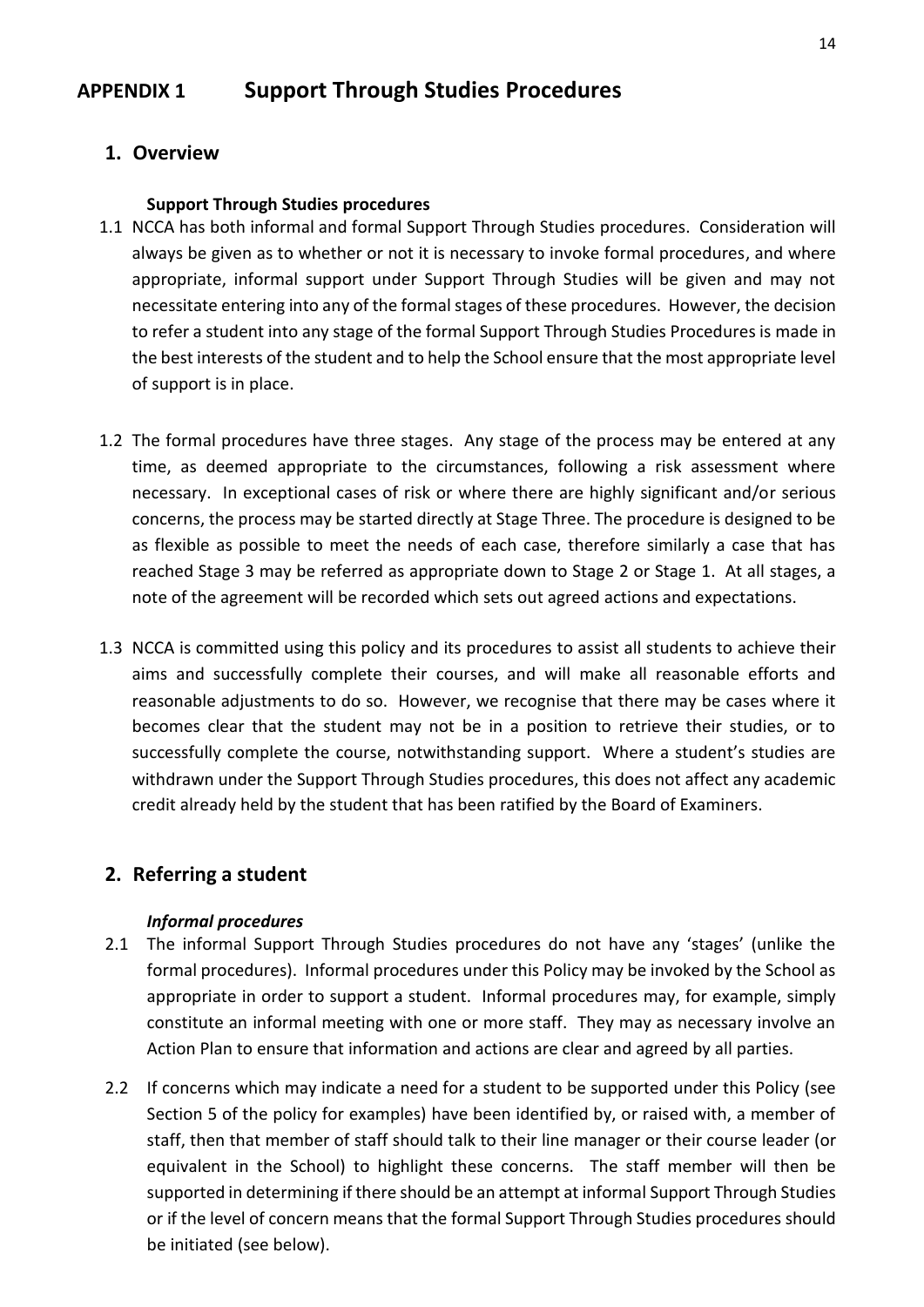2.3 Where a School has endeavoured to resolve support needs and/or concerns informally but subsequently determines that there is a need to invoke formal procedures, at this stage the case may be referred under Stage 1, Stage 2 or Stage 3 of the procedures as deemed necessary, and it should always be clear to the student which stage their case is being referred under. A report of endeavours made to resolve the case informally should be made and submitted for record purposes to the student and relevant School parties at the relevant stage, using the Cause for Concern form (**Appendix 2**).

## *Risk Assessment*

- 2.4 When the School determines that a student should be formally referred under this Policy, a risk assessment<sup>5</sup> may be undertaken to identify the level of risk to the student and/or others and to consider whether the student's presence within the School puts the student and/or others at an unacceptable level of risk or exacerbates the student's difficulties. A risk assessment may also be undertaken to assist in determining the Stage of the procedure into which the case should be referred.
- 2.5 All appropriate evidence should be taken into consideration when undertaking the risk assessment, and documentary evidence considered should be listed with the ensuing risk assessment report.

## *Support for students undergoing these procedures*

2.6 A student may be accompanied for support by a member of staff, fellow student, or family member should they wish, to any meeting at any stage in the formal procedures. Further information about being accompanied can be found in Stage 3 Case Conference (see Section 2 C) of these procedures) and in Section 3 'Right of Appeal/Complaint' (see 'Support Through Studies Appeal Panel Procedure').

## **3. Formal Procedures**

3.1 To make an initial referral of a case under Stage One, Stage Two or Stage Three of the formal Support Through Studies procedures, the Cause for Concern form (**Appendix 2**) should be completed. The completed form should be forwarded for record purposes to the student and relevant School parties at the relevant stage. A fresh Cause for Concern form may be used if necessary to escalate a case to another stage in the procedure, where the School deems this appropriate.

## **A) Stage One: Emerging or Initial Concerns**

3.2 The School will designate the 'Lead Contact' for the case. This will normally be the student's course leader or a member of School staff with an equivalent level of seniority. The 'Lead Contact' will have a conversation with the student about the concerns, and will discuss strategies for resolving the situation including any action needed by the student. The student

 $\ddot{\phantom{a}}$ 

<sup>5</sup> See Appendix 4 'Risk Assessment'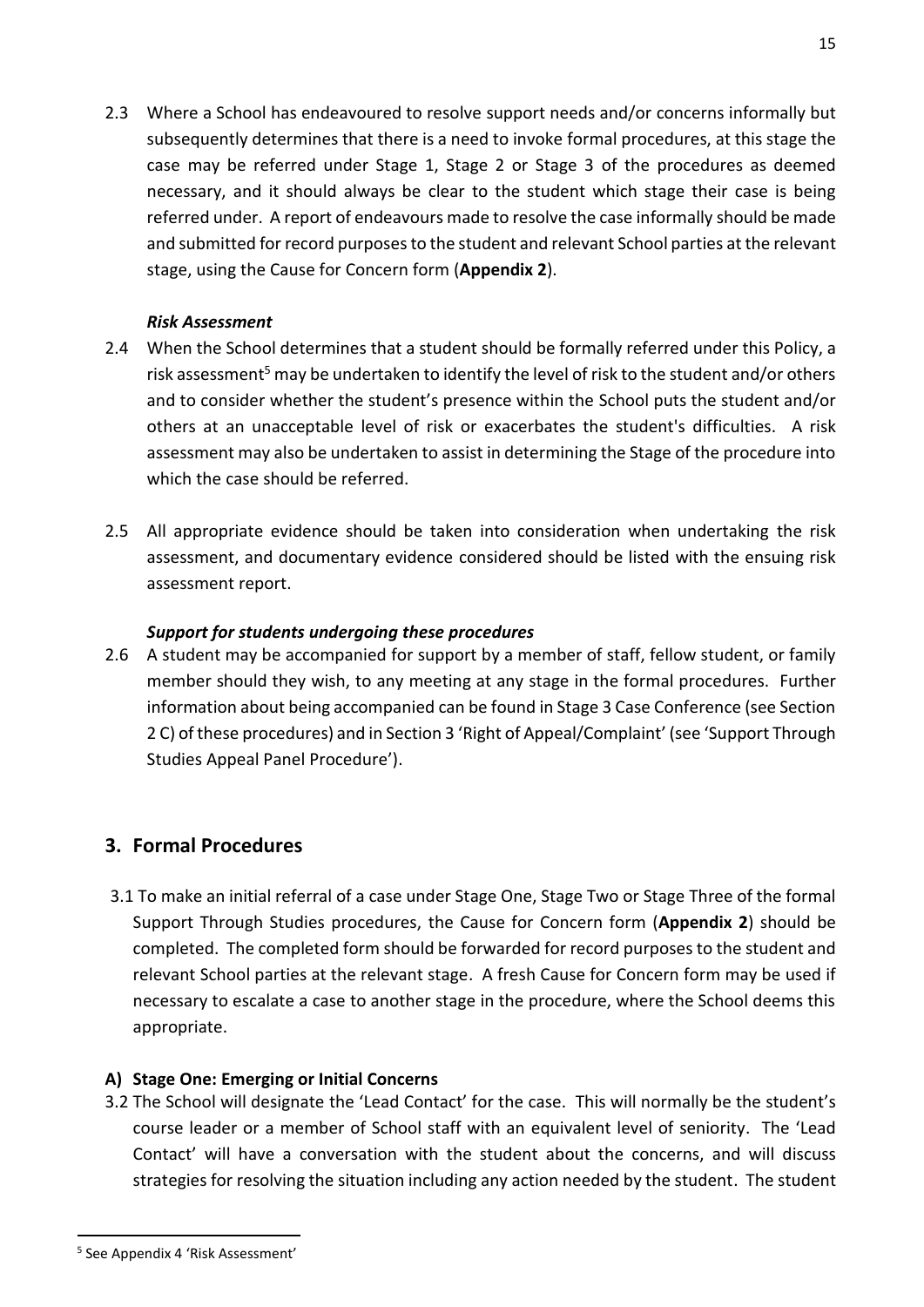may be accompanied for this conversation by a member of staff for support, should they wish. A written record of the Stage One conversation and outcome should be kept.

- 3.3 The possible outcomes at Stage One in the process are:
	- a) the matter is considered resolved and no further action is needed;
	- b) an action plan<sup>6</sup> is agreed by the student and Lead Contact, which may include referral to additional support services and will articulate expected actions, outcomes and timelines;
	- c) the matter is referred directly to the next stage, or, in serious cases, to Stage 3.
- 3.4 Where a Lead Contact has concerns about the outcome of Stage One, they should consider whether the matter should be referred to Stage Two or Stage Three of the procedure.

## **B) Stage Two: Continuing and/or Significant Concerns**

- 3.5 If not already designated via Stage One or Stage Three of this procedure, the School will designate the 'Lead Contact' for the case.
- 3.6 The Lead Contact and another member of the senior staff of the School will have a meeting with the student which outlines the continuing problems. The focus of the meeting will be on finding an agreed strategy for managing the situation and a reasonable timeframe for seeing improvement. Notes of the meeting will be taken and circulated for confirmation (and where possible agreement) by the student normally within 48 hours of the Stage Two meeting.
- 3.7 The possible outcomes at Stage Two in the process are:
	- a) a new action plan, or further action plan, is agreed upon, which may include referral to support services. A specific date will be set for a review of the action plan; the review may result in the case continuing to be managed under Stage Two, being referred under Stage One or Three of the procedure, or no further action, as deemed appropriate by the Lead Contact (who may reach this decision in consultation with relevant senior staff and/or support staff, as necessary);
	- b) the student decides that they wish to interrupt studies and intermits for a period, with an agreed review of the case before recommencing to ensure they are fit to return. Conditions for the reintegration of a student returning to the course following intermission may be determined, as necessary, at any stage, in order to manage it flexibly and in the interests of the student and the requirements of the course;
	- c) the student is made aware that if there is no improvement, the student may be withdrawn from the course and/or the matter escalated to the next stage;

 $\ddot{\phantom{a}}$  $6$  Appendix 5 'Template Action Plan' should normally be used for an Action Plan for the student.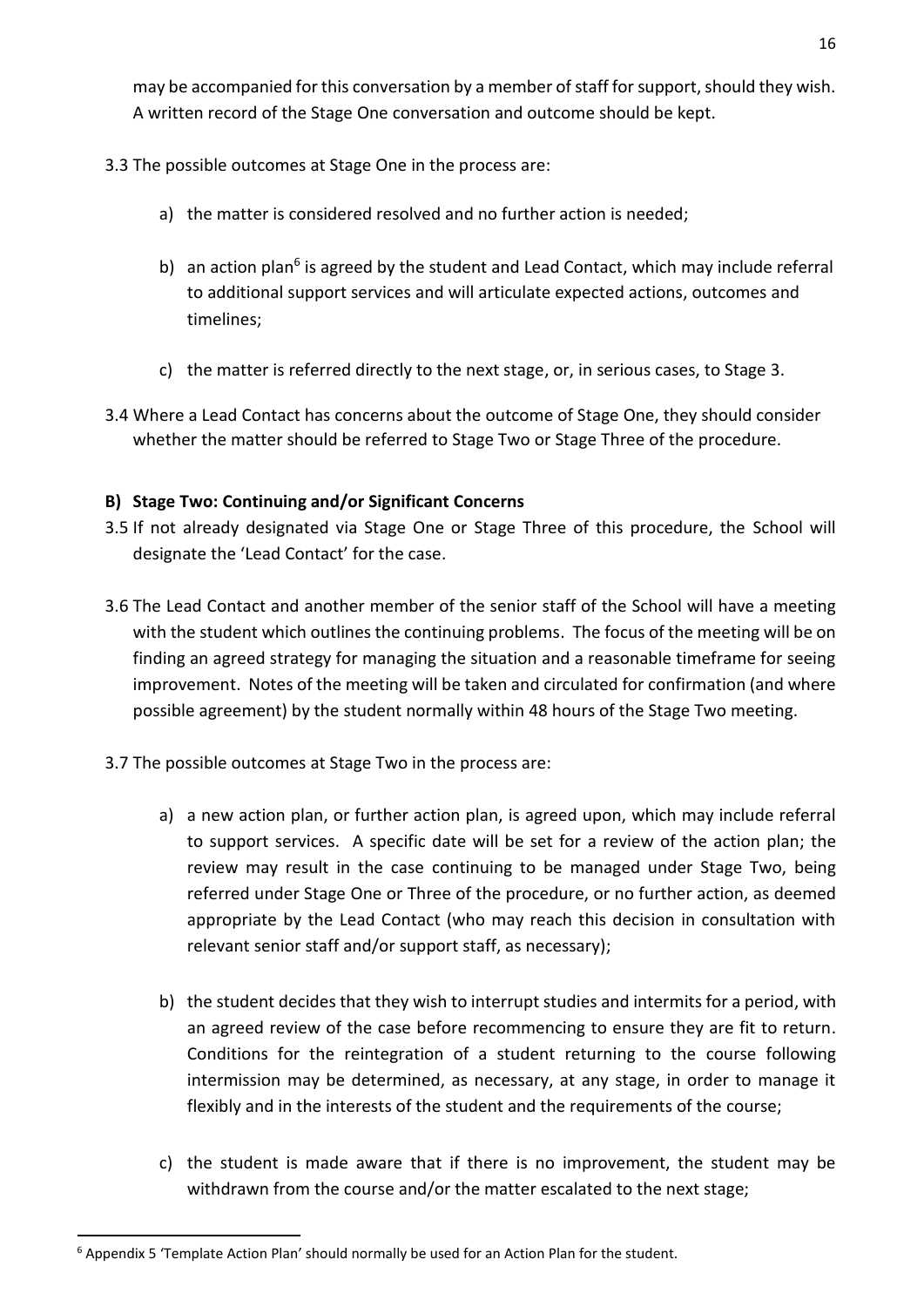- d) the Lead Contact and senior member of staff who have conducted the Stage Two meeting determine there is a need to escalate the case to Stage Three of the procedure.
- 3.8 Where a strategy (including timeframes) for managing the situation cannot be agreed with the student, the matter should be referred to Stage Three of the procedure. Where it is reasonable to do so, the Stage Two meeting may be adjourned for a specific period to give the student time to think about various proposed options before reconvening to endeavour to reach an agreed strategy.

## **C) Stage Three Case Conference: Highly Significant, Serious or Persistent Concerns**

- 3.8 If not already designated at Stage One or Stage Two of the procedure, the School will designate the 'Lead Contact' for the case.
- 3.9 If the case is considered to be of serious or critical concern (eg where the student is deemed to pose a danger either to themselves and/or to others), or if there has been no satisfactory resolution of the problem(s) or necessary change in behaviour, the Lead Contact, with the agreement of a member of the School's Senior Management Team, will convene a Case Conference Panel. The Panel will consider the student's case with a view to determining whether the student may continue on the course, will be suspended for a period of time (through intermitting their training) or withdrawn from the course entirely. As far as possible, the process will endeavour to reach a decision with the agreement of the student, which may or may not include attendance at the Case Conference, however the School recognises that this may not always be possible.
- 3.10 If a student has declared a disability and has a Learning Agreement in place, the Case Conference Panel should consider whether all agreed reasonable adjustments articulated in the Learning Agreement have been made, and take this into consideration in reaching a decision. The Cause for Concern form should indicate whether a Learning Agreement is in place.

## *Membership of the Case Conference Panel*

- 3.11 The membership of the Case Conference panel will include:
	- A Chair of the Panel, who will be either a member of the School's Senior Management Team, or a senior member of staff of a similar institution in accordance with the **Joint Working Agreement**
	- The Lead Contact, who will be a member of NCCA staff
	- A member of staff responsible for student welfare and support, either from the School or from another small specialist arts institution *(in accordance with the* Joint Working Agreement)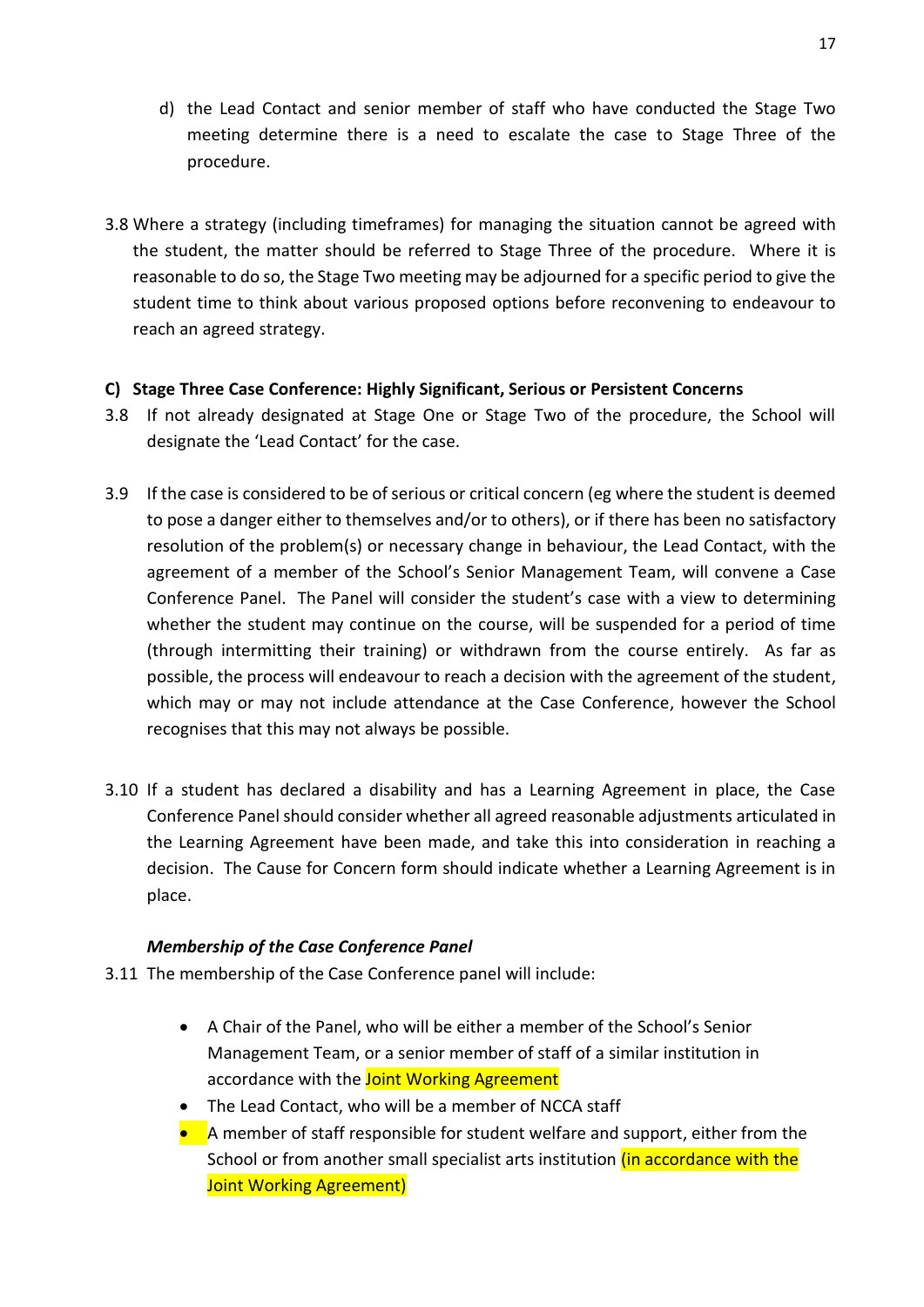The School Principal will not normally sit on the Case Conference Panel except in exceptional circumstances warranting their involvement (e.g. where they have already been significantly involved in, and have full knowledge of, the case).

In addition, as required and appropriate, the Panel may include:

- an individual (external to the School) with specialist expertise relevant to the case (e.g. a psychologist/GP/appropriate health worker)
- any appropriate tutor of the student;
- another member of staff, either from the School or external to the School, with specialist expertise relevant to the case.
- 3.12 All those present must, at all times, treat all evidence (including written and oral representations by the student) as confidential. Notes of the meeting, including a record of agreed actions, will be taken.

## *Notification to the student, attendance and representations*

- 3.13 The student should be informed of the case conference and its purpose in a clear written statement. This information will normally come from the Secretary to the Case Conference Panel, on behalf of the Chair of the Case Conference Panel, or from a member of School staff nominated by the School's Senior Management Team. The student should be given as much notice of the case conference (including Case Conference Panel membership) as is both possible and reasonable, with at least 7 days normally being given, unless it is foreseen that there may be an immediate risk presented by the student either to themselves and/or to others, in which case it may be deemed appropriate to give a shorter period of notice. The student should also be given a clear point of contact to communicate with regarding the case conference.
- 3.14 Where the student is invited to attend the case conference, they will have the right to be accompanied by a friend, family member, or other person for support. They will also have the right to be accompanied by a representative, or to be represented in absentia, where there is good cause agreed by the Chair of the Case Conference Panel. The student should notify the Chair of the Case Conference Panel of the name(s) of any accompanying person(s), normally at least 48 hours in advance of the conference meeting. The Chair of the Panel has the ultimate discretion to allow or refuse any representative.
- 3.15 The student will be entitled to submit written representations to the Case Conference Panel and, at the discretion of the Chair of the Case Conference Panel, the student will normally be invited to attend the Case Conference. Where the student is not being invited to attend, the reason(s) for this decision should be articulated in the written notification of the forthcoming case conference.
- 3.16 Where the student is invited to attend the Case Conference but is unable to do so yet wishes to attend, they may request a deferral of the Case Conference at the earliest opportunity and in any case at least 48 hours beforehand, by contacting the Chair of the Case Conference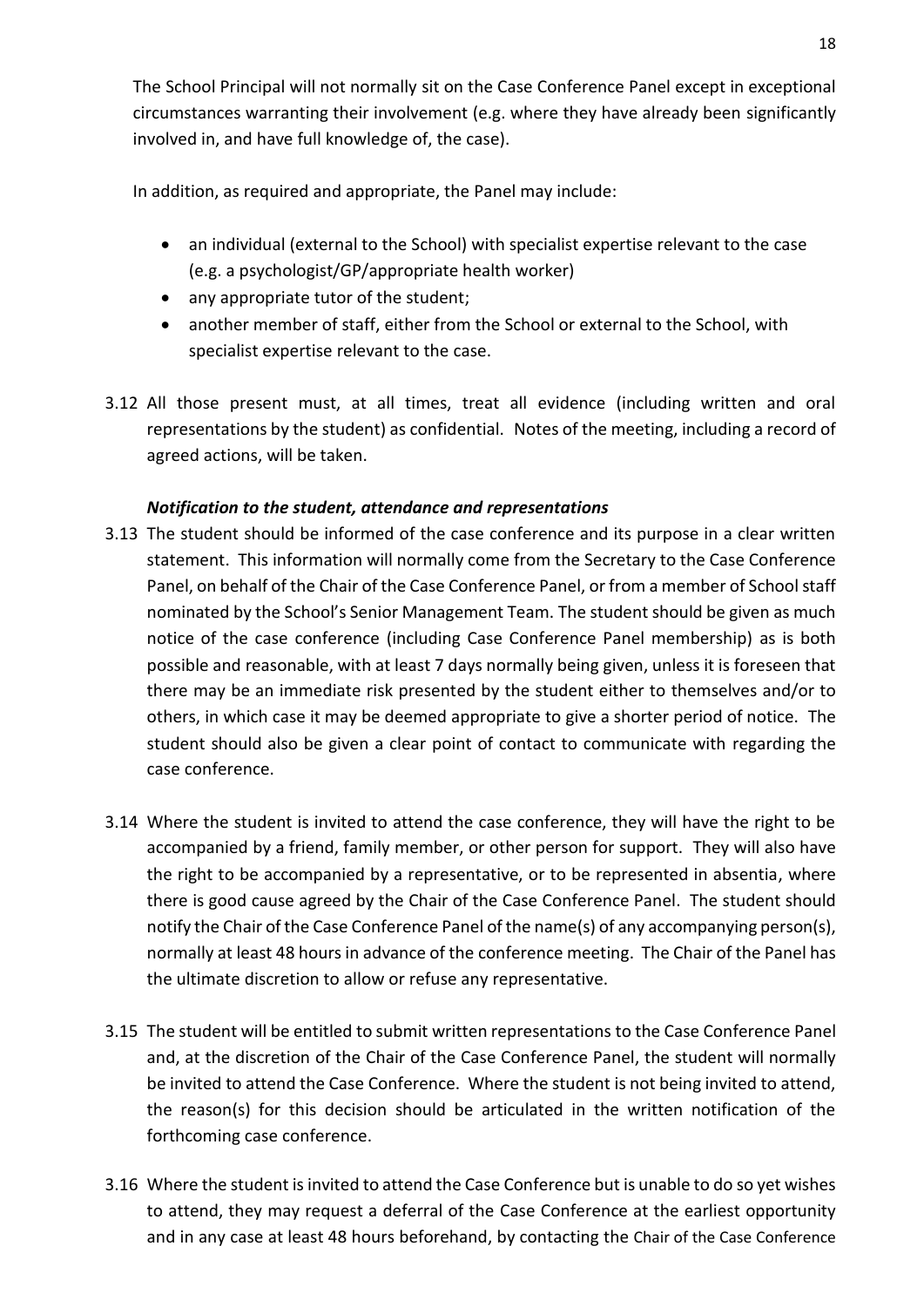(or nominee as per paragraph 2.9) in writing (this includes via email). The student must state the reason(s) for the request, and the request will be considered by the Chair of the Case Conference Panel (or nominee). Where appropriate and applicable, the Chair of the Case Conference Panel may request that the student forward evidence supporting their request.

- 3.17 Any second or further request for a deferral of the meeting will only be granted in exceptional circumstances, where the Chair of the Case Conference Panel is satisfied that it is the most appropriate course of action. Where a deferral is not granted, the meeting will proceed as scheduled without the attendance of the student, if their attendance is not possible.
- 3.18 Deferrals will only be granted where the Chair of the Case Conference Panel is satisfied that reasonable grounds (e.g. illness, bereavement) exist to prevent the student from attending the meeting, and also that any risk to the student and/or the School community or other parties would, on the balance of probabilities, not be exacerbated by a deferral of the meeting. The Chair of the Case Conference Panel has the ultimate discretion to grant or refuse a request for a hearing to be deferred.

## *Outcomes of Case Conference*

- 3.19 The Case Conference Panel will determine one or more as necessary of the following agreed actions:
	- a) a referral back to Stage One or Stage Two for the respective procedures at either stage to be invoked, or
	- b) an emergency Action Plan with a specified review date, or
	- c) an enhanced Action Plan with a specified review date, or
	- d) required interruption of studies for a specified period with a specified review date, where appropriate including an Action Plan specifying expected remedial actions, or
	- e) required suspension from the course for a specified period with a specified review date, with conditions set which, if not met, will normally result in a withdrawal of student status, or
	- f) required exclusion from certain aspects of the course or areas of the School, or
	- g) withdrawal of student status on the basis of a finding on the balance of probabilities that the student will not succeed with their studies for one or more reasons that fall within the scope of this policy.
- 3.20 In accordance with the Equality Act (2010), in determining the agreed action the Case Conference Panel will take into account whether there are any reasonable adjustments that can be put in place, or whether the limits of reasonableness have been reached at that time.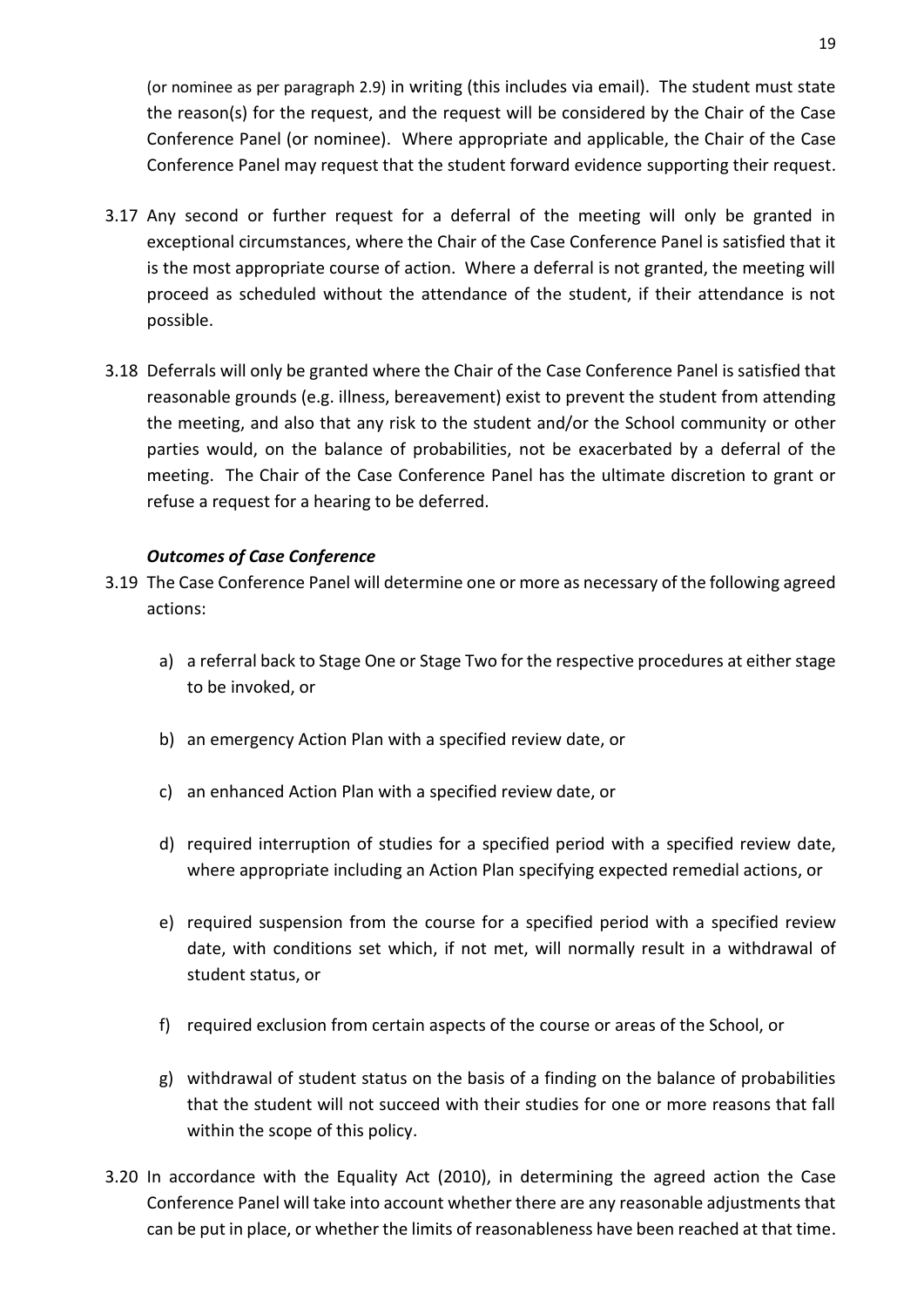- 3.21 As deemed necessary and appropriate, the Case Conference Panel may reach a decision which includes future review or monitoring of a case in accordance with Stage One or Two of the Support Through Studies procedures.
- 3.22 The decision(s) of the Case Conference Panel will be communicated and confirmed to the student in writing normally within 7 days of the date of the Case Conference. Where appropriate, the decision(s) may be communicated verbally to the student either at the culmination of the Case Conference or subsequently, in the interests of managing the student's wellbeing and/or circumstances.

## **4. Right of appeal/complaint**

- 4.1 These procedures are designed to support students to complete their course by assisting them in a supportive and flexible manner, and should not be used as an alternative to other procedures such as the Non-Academic Misconduct procedures<sup>7</sup>. Decisions made under Stage 1 or Stage 2 of these procedures should be made with the agreement of the student. Where there is a failure to agree, the case may be escalated to a further Stage of the Support Through Studies procedures.
- 4.2 A student wishing to make a complaint about the Support Through Studies process should follow the Student Complaints Procedure<sup>8</sup>. The Student Complaints Procedure cannot, however, be used to contest or appeal a decision made under Stage Three (Case Conference) of these procedures; where a student wishes to contest a decision taken by the Case Conference Panel at Stage 3, the appeal procedures below should be used.
- 4.3 Where a student wishes to contest or make an appeal against a decision taken by the Case Conference Panel at Stage 3, an appeal must be made under one or more of the specific grounds of appeal set out below, in accordance with the following procedure:

## *Making an appeal against a decision of the Case Conference Panel*

- 4.4 An appeal should be made using the Support Through Studies Appeal Form (**Appendix 3**), and submitted via email to [stevie@nationalcircus.org.uk](mailto:stevie@nationalcircus.org.uk) **no later than 21 days** of formal written notification of the decision of the Stage 3 Case Conference Panel. The Support Through Studies Appeal Form can be accessed from the School website at
- 4.5 Appeals received outside of the 21-day timeframe will not normally be accepted for consideration unless the Chair of the Board of Trustees is satisfied that there are exceptional grounds that warrant further consideration of the case. It will be at the discretion of the Chair of the Board of Trustees as to whether or not a late appeal will be accepted for consideration; such acceptance is no indication of the merits of an appeal nor is it an indication that the appeal will or should be upheld.

 $\overline{a}$ 

<sup>&</sup>lt;sup>7</sup> The Non-Academic Misconduct Policy can be found at Add LINK

<sup>&</sup>lt;sup>8</sup> The Student Complaints Procedure can be found at Add LINK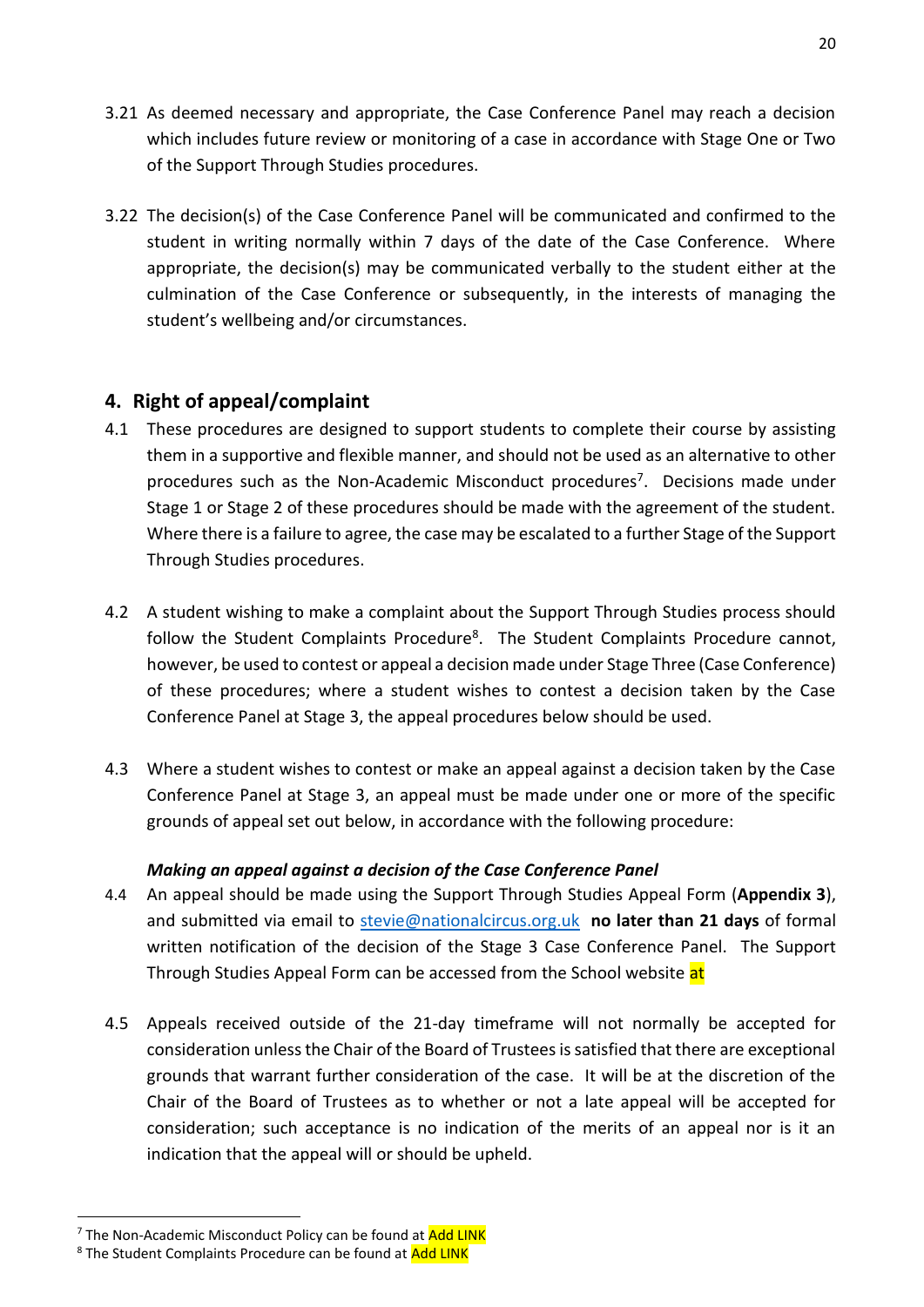**Grounds under which an appeal against a decision of the Case Conference Panel may be made**

| a) | That there is evidence of significant administrative or procedural error in the<br>Support Through Studies process which affected the Case Conference decision                                                                                                                                                   |
|----|------------------------------------------------------------------------------------------------------------------------------------------------------------------------------------------------------------------------------------------------------------------------------------------------------------------|
| b) | That there is evidence of prejudice or bias in the Support Through Studies<br>process, which warrants fresh consideration of the case                                                                                                                                                                            |
| c) | That there is relevant additional or new information which was for valid<br>reasons unable to be considered at the relevant time the Case Conference<br>Panel made its decision, and which warrants further consideration of the case                                                                            |
| d) | That the decision is unreasonable and/or will have a disproportionate negative<br>impact on the student. The reasons why the decision is unreasonable and/or<br>will have a disproportionate negative impact must be clearly articulated and<br>supported with relevant satisfactory evidence, where applicable. |

#### *Appeal Procedure*

- 4.7 On receipt of the appeal, the appeal will be forwarded to the Chair of the Board of Trustees who will appoint an Appeal Adjudicator (see below). The Lead Contact, the Principal of the School and, if different, the Chair of the Case Conference Panel, will be notified that an appeal has been received.
- 4.8 On receipt of an appeal, the Chair of the Board of Trustees shall appoint a senior member of staff who is previously unconnected with the case or the student, as an Appeal Adjudicator, to review the appeal and determine whether the case warrants referral to a Support Through Studies Appeal Panel. The Appeal Adjudicator shall be a senior member of staff from Rambert School, or from another small specialist arts *institution in accordance* with the Joint Working Agreement.
- 4.9 The Appeal Adjudicator shall consider whether the appeal meets one or more of the specified grounds, and shall notify the student of the outcome of this consideration in writing, copying in the Lead Contact, normally within 21 days of receipt of the appeal.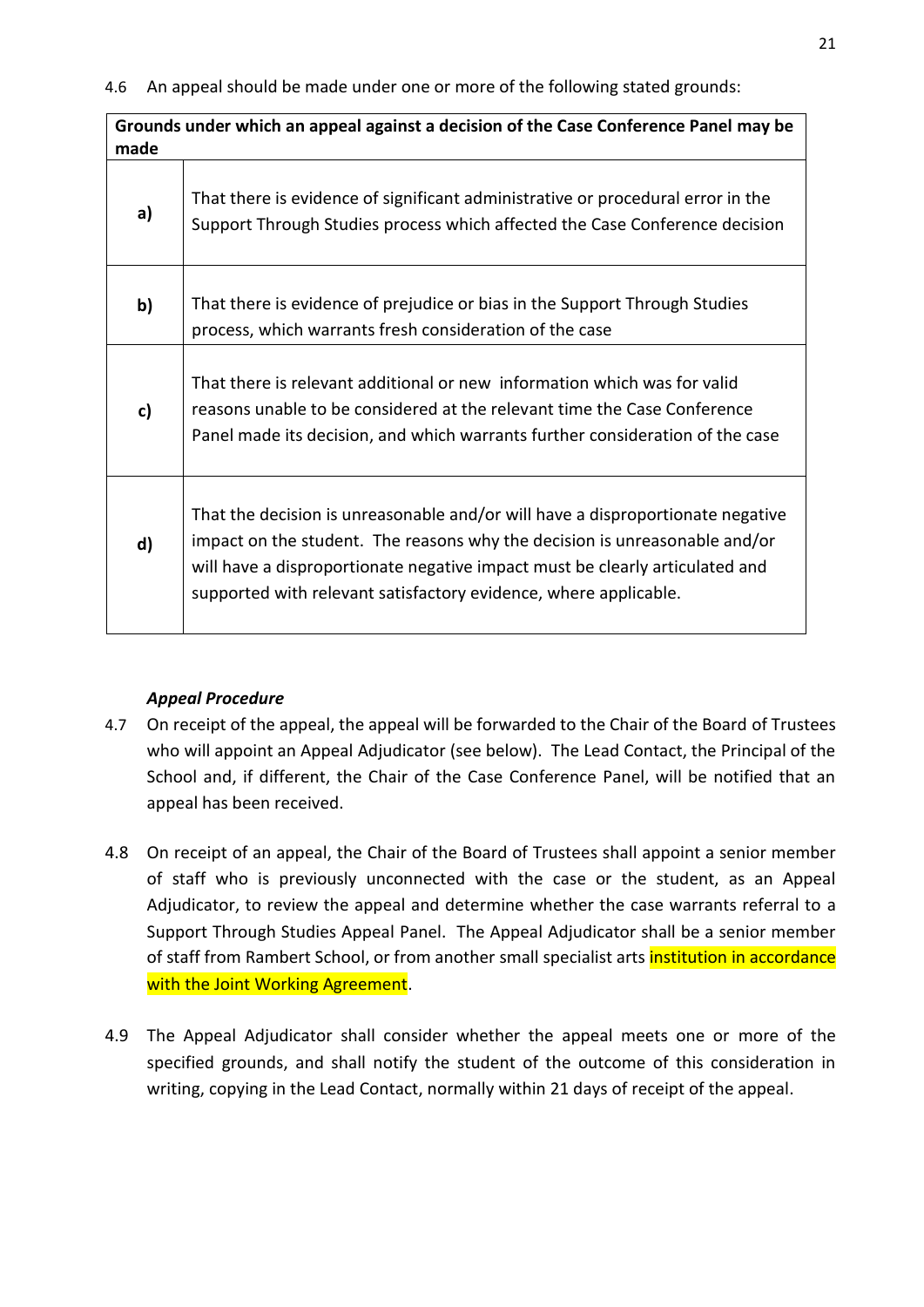## *Appeal Adjudicator's finding*

- 4.10 The Appeal Adjudicator will review the appeal and make one of the following findings:
	- a) That the appeal may meet one or more of the specified grounds
	- OR
		- b) That the appeal does not on the face of it provide a case under one or more of the specified grounds.
- 4.11 Where the Appeal Adjudicator determines that on the face of it the appeal may meet one or more of the specified grounds, they will refer the matter to a Support Through Studies Appeal Panel for consideration. In this instance:
	- i. the Appeal Adjudicator will normally recommend a documentary review of the case by the Appeal Panel. In exceptional circumstances (for example for cases that are particularly complex warranting possible further representations by the student), the Appeal Adjudicator will recommend that a full hearing takes place;
	- ii. the full case documentation will be forwarded to the Chair of the Board of Trustees to review this recommendation and to appoint the Chair of the Support Through Studies Appeal Panel;
	- iii. Where a documentary review has been recommended by the Appeal Adjudicator, upon initial review of the appeal case documentation, the Chair of the Board of Trustees shall satisfy themselves that this is the appropriate course of action, or shall direct that the case proceeds to a full Hearing.
- 4.12 Where the Appeal Adjudicator finds that on the face of it an appeal does not provide a case under one or more of the specified grounds, the appeal will be dismissed. Where the appeal is dismissed by the Appeal Adjudicator, the Appeal Adjudicator's decision is final, and a Completion of Procedures Letter will be issued within 28 days of the Appeal Adjudicator's Appeal Outcome letter to the student.

## *Membership of the Support Through Studies Appeal Panel*

- 4.13 No member who has served as a Case Conference Panel member will serve as a member of the Support Through Studies Appeal Panel. However, as part of its consideration of the case, the Appeal Panel may call upon any members of the original Case Conference Panel to respond to any queries or provide information. The Panel may consult as necessary with any members of the original Case Conference Panel but those members will act in an advisory capacity only and will have no vote in the agreement of the final Appeal Panel decision reached.
- 4.14 Whilst not serving as a member of the Support Through Studies Appeal Panel, the Lead Contact will normally attend the meeting of the Panel (whether a documentary review or a full Panel Hearing) to provide information to the Appeal Panel about the case. Where the Lead Contact is unable to attend, they may nominate an appropriate member of School staff with knowledge of the case to attend on their behalf.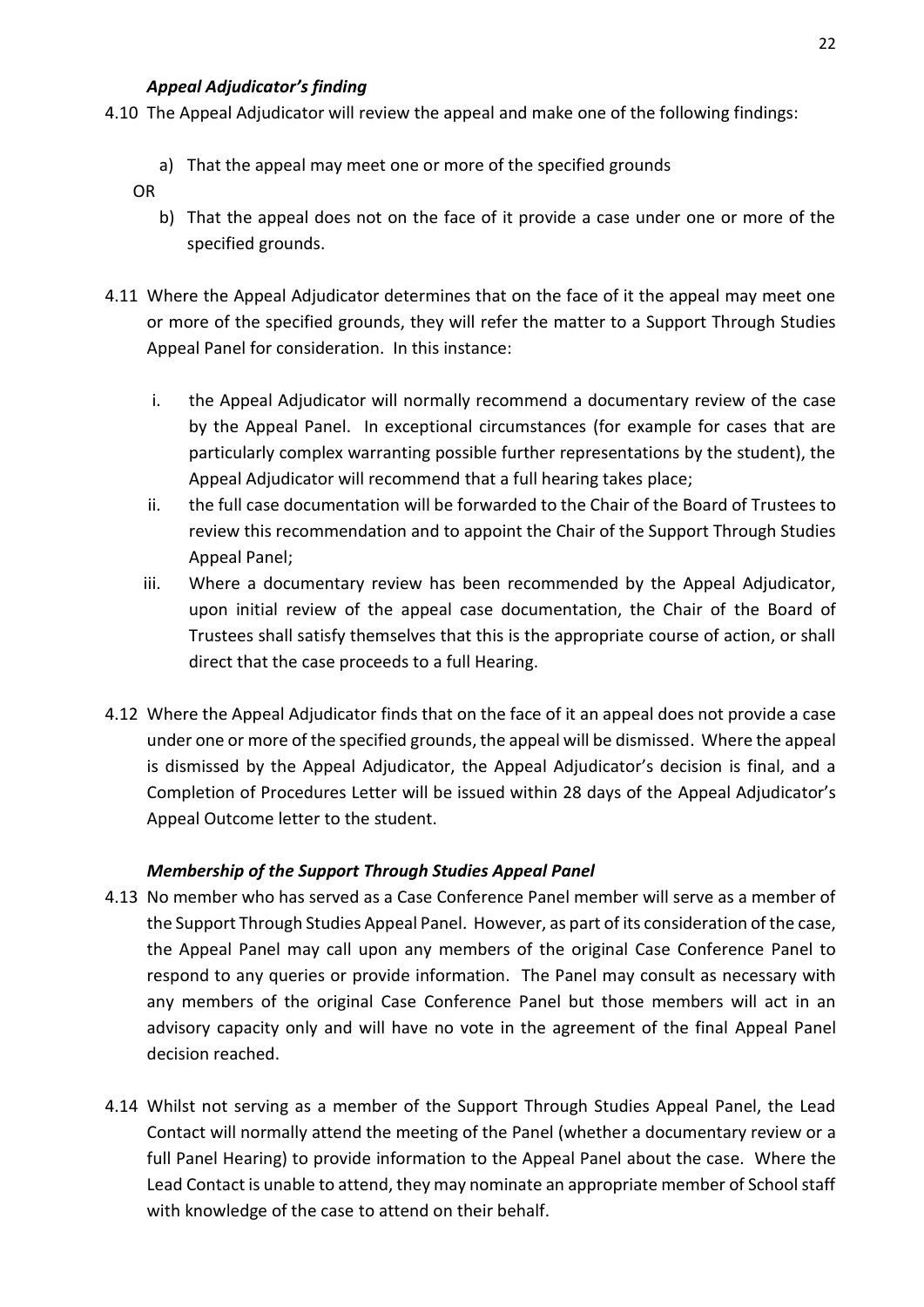- 4.15 No member of staff previously involved in the student's case at any stage of the procedure will serve as a member of the Support Through Studies Appeal Panel.
- 4.16 The core membership of the Support Through Studies Appeal Panel will include:
	- **A** Panel Chair, appointed by the Chair of the Board of Trustees, who shall either be the Principal of the School, or a senior member of staff either from NCCA or from another small specialist institution (in accordance with the Joint Working Agreement)
	- At least one member of senior staff (either professional services or teaching staff), who may or may not be from NCCA or from another small specialist arts institution, with no prior involvement in the case
	- Another member of staff, either from the School or from another small specialist arts institution, or an independent governor, to facilitate fair consideration.

In addition, as required and appropriate, the Panel may include, or may seek advice from:

- an individual with specialist expertise (e.g. a psychologist/GP/appropriate health worker);
- the student's tutor(s);
- another member of staff with specialist expertise.
- 4.17 Whether a documentary review or full hearing is recommended by the Appeal Adjudicator, the core membership of the Support Through Studies Appeal Panel will remain the same. The Chair of the Panel will determine, in consultation with the Secretary of the Panel and, if necessary, the Chair of the Board of Trustees, whether any additional members or advisors as set out above are required for the Panel's consideration of the case.
- 4.18 The Appeal Adjudicator (or nominee) will serve as the Secretary to the Panel.

## *Support Through Studies Appeal Panel procedure: Documentary Review*

- 4.19 The Secretary to the Support Through Studies Appeal Panel will arrange a meeting. The student will be notified in writing (via email) of the date that the Panel will meet to consider the case as a documentary review as soon as possible and normally at least 72 hours in advance of the Panel meeting.
- 4.20 The Panel will meet either remotely or in person, to consider the case.
- 4.21 All those present must, at all times, treat all evidence (including written and oral representations by the student) as confidential. Notes of the meeting, including a record of agreed actions, will be taken.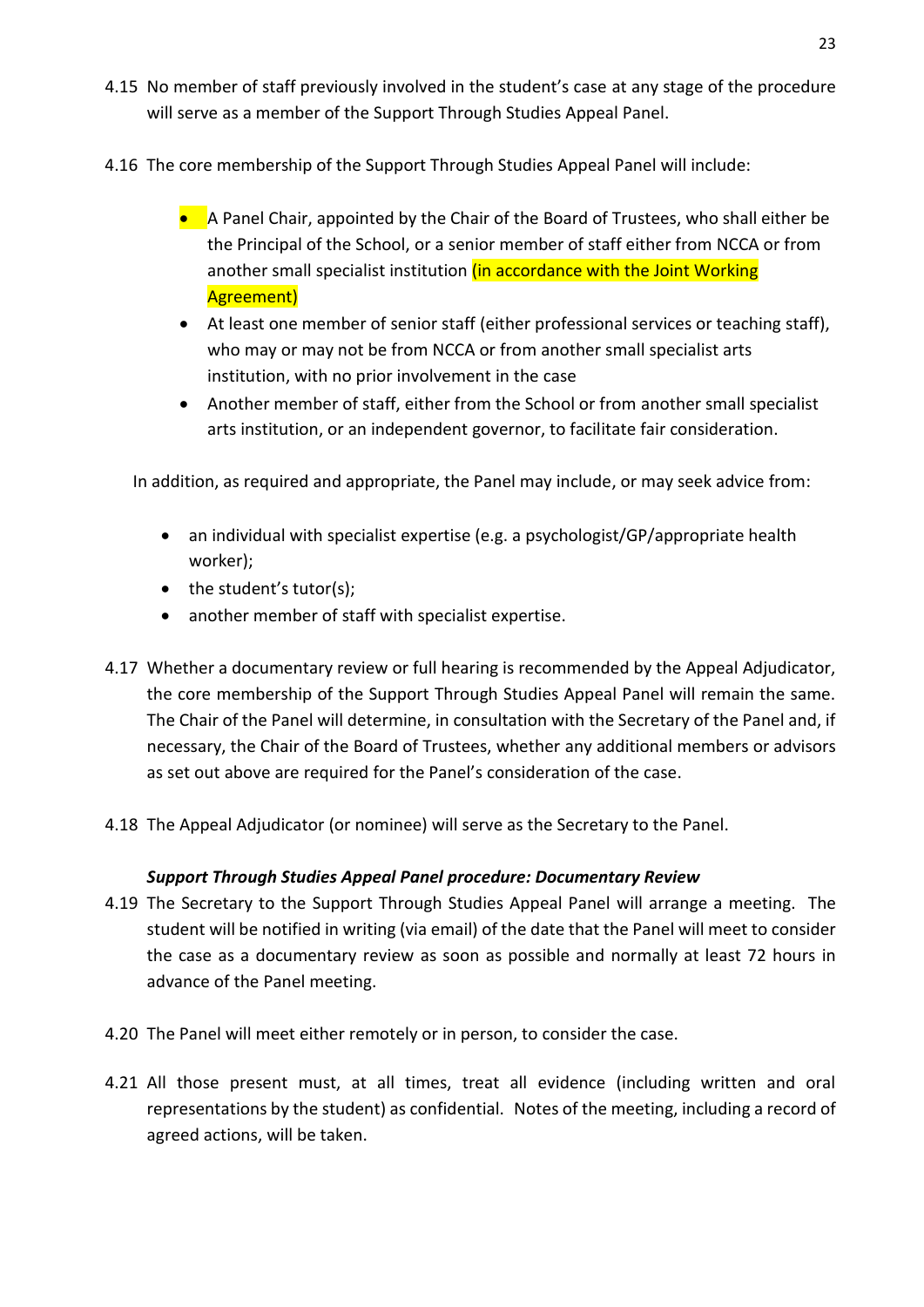#### *Support Through Studies Appeal Panel procedure: Full Hearing*

- 4.22 At the discretion of the Chair of the Support Through Studies Appeal Panel, the student will normally be invited to attend the Appeal Panel Hearing. Where the student is not being invited to attend, the reason(s) for this decision should be articulated in the written notification of the forthcoming Appeal Panel Hearing.
- 4.23 Where the student is invited to attend the Hearing, they will have the right to be accompanied by a friend, family member, or other person for support. They will also have the right to be accompanied by a representative, or to be represented in absentia. The student should notify the Appeal Adjudicator of the name(s) of any accompanying person(s), normally at least 48 hours in advance of the Hearing. The Chair of the Panel has the ultimate discretion to allow or refuse any representative.
- 4.24 In addition to their appeal submission, the student will be entitled to submit additional written representations to the Support Through Studies Appeal Panel in advance of the Appeal Panel Hearing. Any such additional written representations must be sent to the Appeal Adjudicator, and must normally be received not less than 48 hours in advance of the Hearing. Where representations are received after this deadline these shall be accepted at the discretion of the Chair of the Support Through Studies Appeal Panel.
- 4.25 The student should be given as much notice of the Appeal Hearing as is both possible and reasonable, with at least 7 days normally being given, unless it is foreseen that there may be an immediate risk presented by the student either to themself and/or to others in which case it may be deemed appropriate to give a shorter period of notice.
- 4.26 Where the student is invited to attend the hearing but is unable to do so yet wishes to attend, they may request a deferral of the hearing at the earliest opportunity and in any case at least 48 hours before the hearing, by contacting the Secretary to the Panel in writing (this includes via email). The student must state the reason(s) for the request, and the Secretary will forward the request to the Chair of the Appeal Panel. Where appropriate and applicable, the Chair of the Panel may request that the student forward evidence supporting their request. Any second or further request for a deferral of the meeting will only be granted in exceptional circumstances, where the Chair of the Case Conference Panel is satisfied that it is the most appropriate course of action. Where a deferral is not granted, the meeting will proceed as scheduled without the attendance of the student if their attendance is not possible.
- 4.27 Deferrals will only be granted where the Chair of the Appeal Panel is satisfied that reasonable grounds (eg illness, bereavement) exist to prevent the student from attending the hearing, and also that any risk to the student and/or the School community or other parties would, on the balance of probabilities, not be exacerbated by a deferral of the hearing. The Chair of the Appeal Panel has the ultimate discretion to grant or refuse a request for a hearing to be deferred.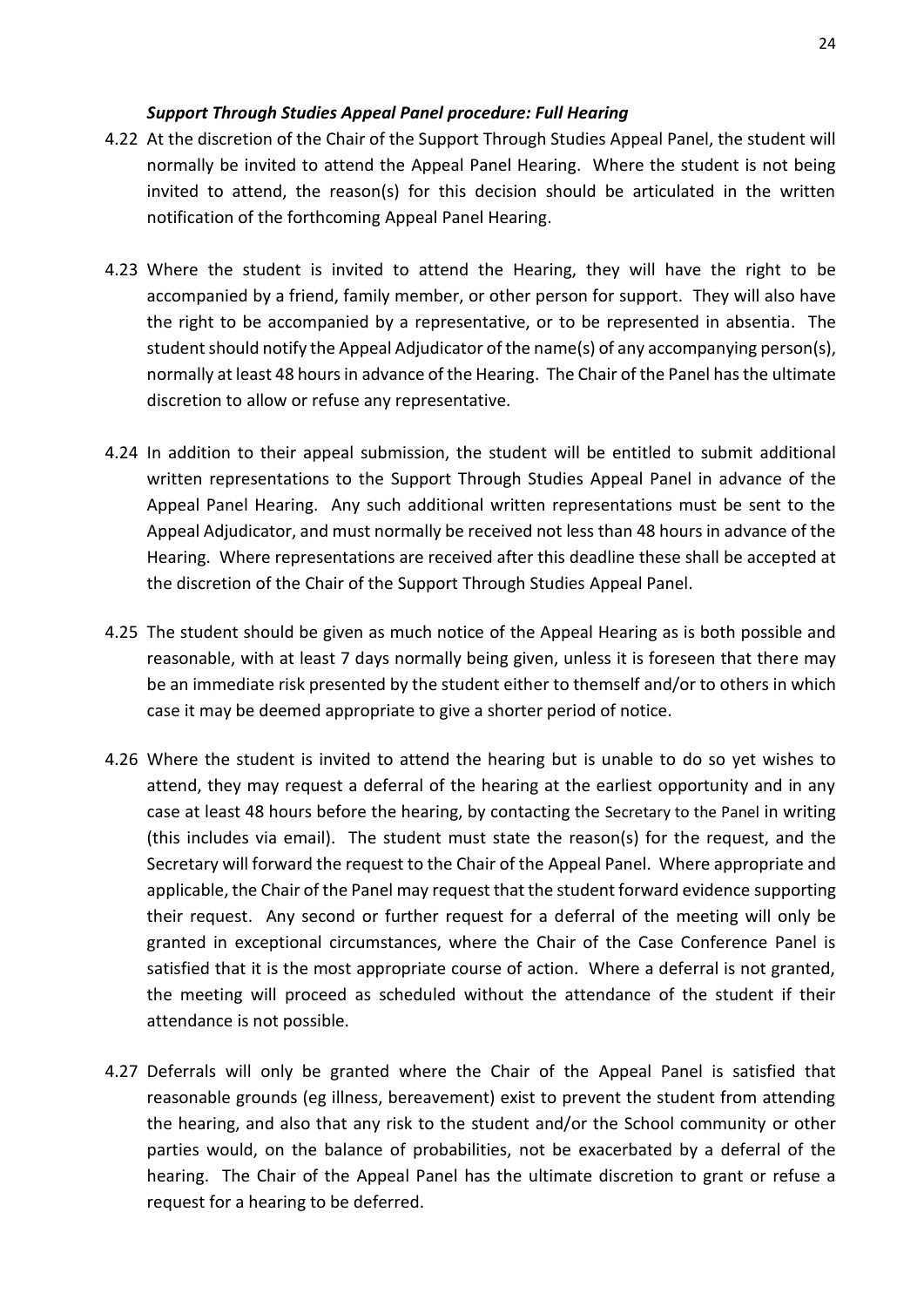- 4.28 In order to respond to any questions the Support Through Studies Appeal Panel may have, the following individuals will be invited to attend an Appeal Panel Hearing:
	- The Chair of the Case Conference Panel
	- The Lead Contact
	- Any other pertinent individual who has either:
		- o sat as a member of the Case Conference Panel;
		- o who has specialist expertise relevant to the case;
		- o who may have material information to provide to the Panel in respect of the case.
- 4.29 All those present must, at all times, treat all evidence (including written and oral representations by the student) as confidential. Notes of the meeting, including a record of agreed actions, will be taken.
- 4.30 Where the student (including the student's representative) and members of the original Case Conference Panel have attended an Appeal Panel Hearing, they will normally be invited to wait whilst the Panel reaches its decision, and thereafter to receive the decision in person. The exception to this is where the Chair determines this may not be appropriate (such as where the complexity of a case may necessitate lengthy deliberations by the Panel to reach this finding), in which case all relevant parties will receive the outcome in writing.

## *Appeal Outcome Letter*

- 4.31 As soon as possible after the Support Through Studies Appeal Panel Documentary Review/Hearing, and normally within 7 days of the Panel taking place, the Final Appeal Outcome letter will be sent to the student by the Appeal Adjudicator, which will include the following:
	- A summary of the major points made during the appeal
	- A concise statement of the Support Through Studies Appeal Panel's findings, along with rationale;
	- Confirmation of any next steps, where relevant;
	- Confirmation of completion of procedures.
- 4.32 A copy of the Final Appeal Outcome Letter will be sent to the Chair of the Board of Trustees, the Chair of the Case Conference Panel and the Lead Contact for the case. Other School staff may receive a copy on a strictly necessary basis.

## *Support Through Studies Appeal Panel Outcomes*

- 4.23 Whether via documentary review or via full Panel Hearing, following consideration of the case the Panel will first determine whether the student has established grounds for their appeal to be upheld and will make a **finding** that the appeal is either **upheld** or **not upheld**.
- 4.24 In reaching its finding that the appeal should be upheld/not upheld, together with one of the above decisions, the Panel will reach its findings and decisions in private.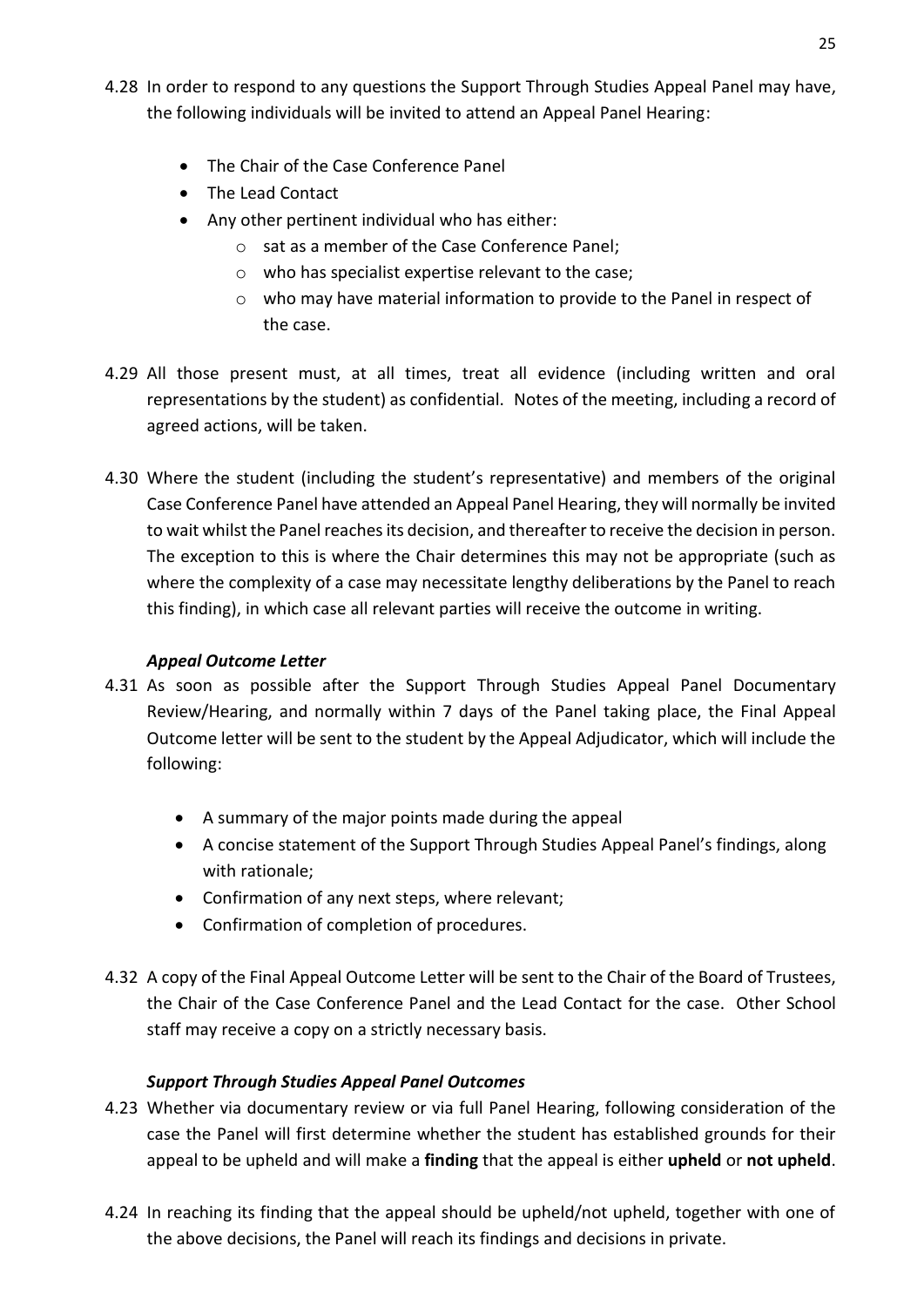## **a) Appeal upheld**

- 4.25 Where an appeal satisfies at least one of the stated grounds, the Panel will uphold the appeal. Where the appeal is upheld, the Panel will reach one of the decisions outlined below:
	- a) That the original Case Conference Panel decision be modified. In modifying this decision, the Appeal Panel may take into account the decisions available to the Case Conference Panel stated in Section 3 of these procedures
	- b) That the original Case Conference Panel decision be overturned, and replaced with a new decision. In replacing this decision, the Appeal Panel may take into account the decisions available to the Case Conference Panel stated in Section 3 of these procedures;
	- c) That the matter should be referred back to the original Case Conference Panel, for further consideration;
	- d) That although the appeal has been upheld, the original Case Conference Panel decision is the most appropriate outcome and therefore the original decision should stand;
	- e) That the original Case Conference decision be quashed, and the student reinstated to the course. In this event, the Appeal Panel may determine any conditions to facilitate a successful return to the course (which may where necessary include a defined period before the student may return).
- 4.26 Where the Appeal Panel determines that the original Case Conference decision be modified, or overturned, as deemed appropriate by the Chair, the Panel may invite the student and any members of the original Case Conference Panel to (re-)join the Appeal Panel for a discussion to enable (as far as possible) an agreed decision (including any Action Plan) with the student to be reached. The Appeal Panel may, accordingly, defer the final outcome of the case pending such a discussion. However, as deemed appropriate by the Chair and in accordance with the circumstances of the case, the Panel may reach a decision without such a discussion with the student. Where the student is not present for this decision-making process, the.
- 4.27 In the event that a student who was previously suspended or withdrawn is allowed to return to the course by the Support Through Studies Appeal Panel, the Panel will determine the timeframe and manner by which the student might most appropriately re-join the course, taking the interests of all parties into account and consultation as necessary.

## **b) Appeal upheld; case referred back to the original Case Conference Panel**

4.28 Where the Support Through Studies Appeal Panel refers the case back to the original Case Conference Panel: